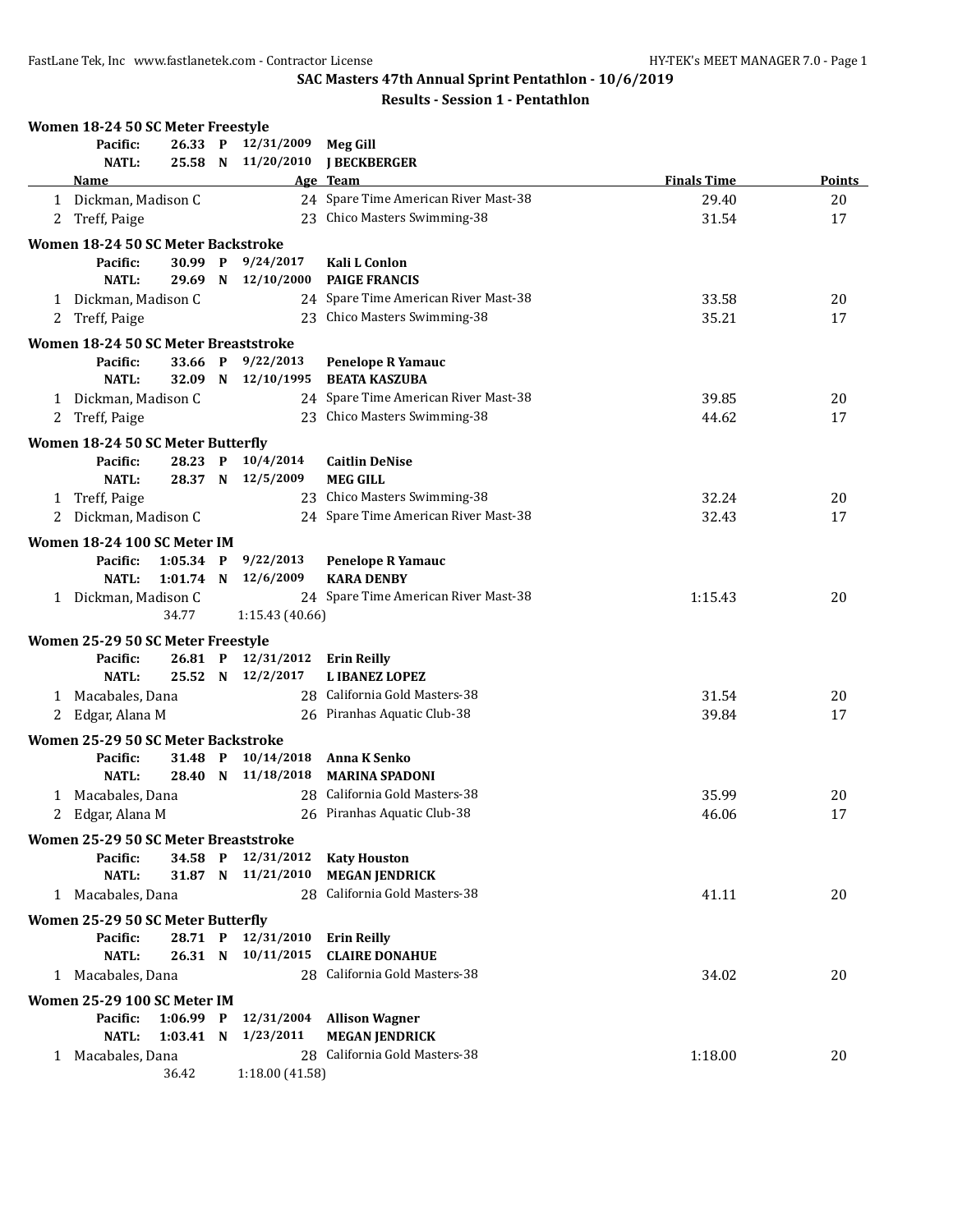| <b>Results - Session 1 - Pentathlon</b> |
|-----------------------------------------|
|-----------------------------------------|

|   | Women 30-34 50 SC Meter Freestyle    |             |                          |                                         |         |    |
|---|--------------------------------------|-------------|--------------------------|-----------------------------------------|---------|----|
|   | Pacific:<br>25.98 P                  |             | 12/31/2004               | <b>Katrina Radke</b>                    |         |    |
|   | <b>NATL:</b><br>25.69 N              |             | 11/10/2012               | <b>ERIKA ERNDL</b>                      |         |    |
| 1 | Ballenger, Marie A                   |             |                          | 33 California Gold Masters-38           | 28.41   | 20 |
| 2 | Stokes, Claire                       |             |                          | 30 University of San Francisco Ma-38    | 31.72   | 17 |
| 3 | Weltzin, Brooke                      |             |                          | 32 California Gold Masters-38           | 33.82   | 16 |
|   | Women 30-34 50 SC Meter Backstroke   |             |                          |                                         |         |    |
|   | Pacific:<br>30.58 P                  |             | 10/14/2018               | Sarah M Hernandez                       |         |    |
|   | <b>NATL:</b><br>27.61 N              |             | 11/21/2009               | <b>NORIKO INADA</b>                     |         |    |
| 1 | Ballenger, Marie A                   |             |                          | 33 California Gold Masters-38           | 33.53   | 20 |
| 2 | Stokes, Claire                       |             |                          | 30 University of San Francisco Ma-38    | 38.43   | 17 |
| 3 | Weltzin, Brooke                      |             |                          | 32 California Gold Masters-38           | 40.30   | 16 |
|   | Women 30-34 50 SC Meter Breaststroke |             |                          |                                         |         |    |
|   | Pacific:<br>34.57 P                  |             | 9/27/2015                | <b>Carly Geehr</b>                      |         |    |
|   | <b>NATL:</b><br>32.17 N              |             | 12/4/2011                | <b>HANNAH CALDAS</b>                    |         |    |
|   | 1 Ballenger, Marie A                 |             |                          | 33 California Gold Masters-38           | 35.77   | 20 |
| 2 | Stokes, Claire                       |             |                          | 30 University of San Francisco Ma-38    | 41.81   | 17 |
| 3 | Weltzin, Brooke                      |             |                          | 32 California Gold Masters-38           | 44.49   | 16 |
|   | Women 30-34 50 SC Meter Butterfly    |             |                          |                                         |         |    |
|   | Pacific:<br>28.05 P                  |             | 12/31/2004               | <b>Katrina Radke</b>                    |         |    |
|   | NATL:<br>27.89 N                     |             | 12/10/2011               | <b>NORIKO INADA</b>                     |         |    |
| 1 | Ballenger, Marie A                   |             |                          | 33 California Gold Masters-38           | 30.13   | 20 |
| 2 | Stokes, Claire                       |             |                          | 30 University of San Francisco Ma-38    | 35.66   | 17 |
| 3 | Weltzin, Brooke                      |             |                          | 32 California Gold Masters-38           | 35.82   | 16 |
|   |                                      |             |                          |                                         |         |    |
|   | Women 30-34 100 SC Meter IM          |             |                          |                                         |         |    |
|   | Pacific:<br>1:06.85<br><b>NATL:</b>  | $\mathbf P$ | 10/14/2018<br>10/13/2012 | Sarah M Hernandez<br><b>ERIKA ERNDL</b> |         |    |
|   | 1:02.52                              | N           |                          | 33 California Gold Masters-38           |         | 20 |
| 1 | Ballenger, Marie A<br>34.84          |             | 1:12.11 (37.27)          |                                         | 1:12.11 |    |
| 2 | Stokes, Claire                       |             |                          | 30 University of San Francisco Ma-38    | 1:22.76 | 17 |
|   | 38.98                                |             | 1:22.76 (43.78)          |                                         |         |    |
| 3 | Weltzin, Brooke                      |             |                          | 32 California Gold Masters-38           | 1:24.30 | 16 |
|   | 40.66                                |             | 1:24.30 (43.64)          |                                         |         |    |
|   |                                      |             |                          |                                         |         |    |
|   | Women 35-39 50 SC Meter Freestyle    |             |                          |                                         |         |    |
|   | Pacific:<br>26.49 P                  |             | 12/7/2014                | Ericka L Richards<br><b>DARA TORRES</b> |         |    |
|   | NATL:<br>25.10 N                     |             | 12/3/2006                | 38 Davis Aquatic Masters-38             |         |    |
| 1 | Nehrebecki, Helene                   |             |                          | 36 Vacaville Swim Club-38               | 32.01   | 20 |
| 2 | Batzer, Tunisia                      |             |                          | 37 Uc38-38                              | 32.45   | 17 |
| 3 | Curtis, Stephanie S                  |             |                          |                                         | 33.61   | 16 |
|   | Women 35-39 50 SC Meter Backstroke   |             |                          |                                         |         |    |
|   | 32.02 P<br>Pacific:                  |             | 10/12/2014               | Ericka L Richards                       |         |    |
|   | <b>NATL:</b><br>27.63 N              |             | 11/13/2016               | <b>NORIKO INADA</b>                     |         |    |
|   | 1 Nehrebecki, Helene                 |             |                          | 38 Davis Aquatic Masters-38             | 39.18   | 20 |
| 2 | Ross, Naome E                        |             |                          | 35 Sacramento Masters-38                | 40.28   | 17 |
| 3 | Curtis, Stephanie S                  |             |                          | 37 Uc38-38                              | 40.69   | 16 |
|   | Women 35-39 50 SC Meter Breaststroke |             |                          |                                         |         |    |
|   | Pacific:<br>32.48 P                  |             | 10/10/2015               | <b>Katie Glenn</b>                      |         |    |
|   | <b>NATL:</b><br>32.48 N              |             | 10/10/2015               | <b>KATIE GLENN</b>                      |         |    |
|   | 1 Nehrebecki, Helene                 |             |                          | 38 Davis Aquatic Masters-38             | 40.82   | 20 |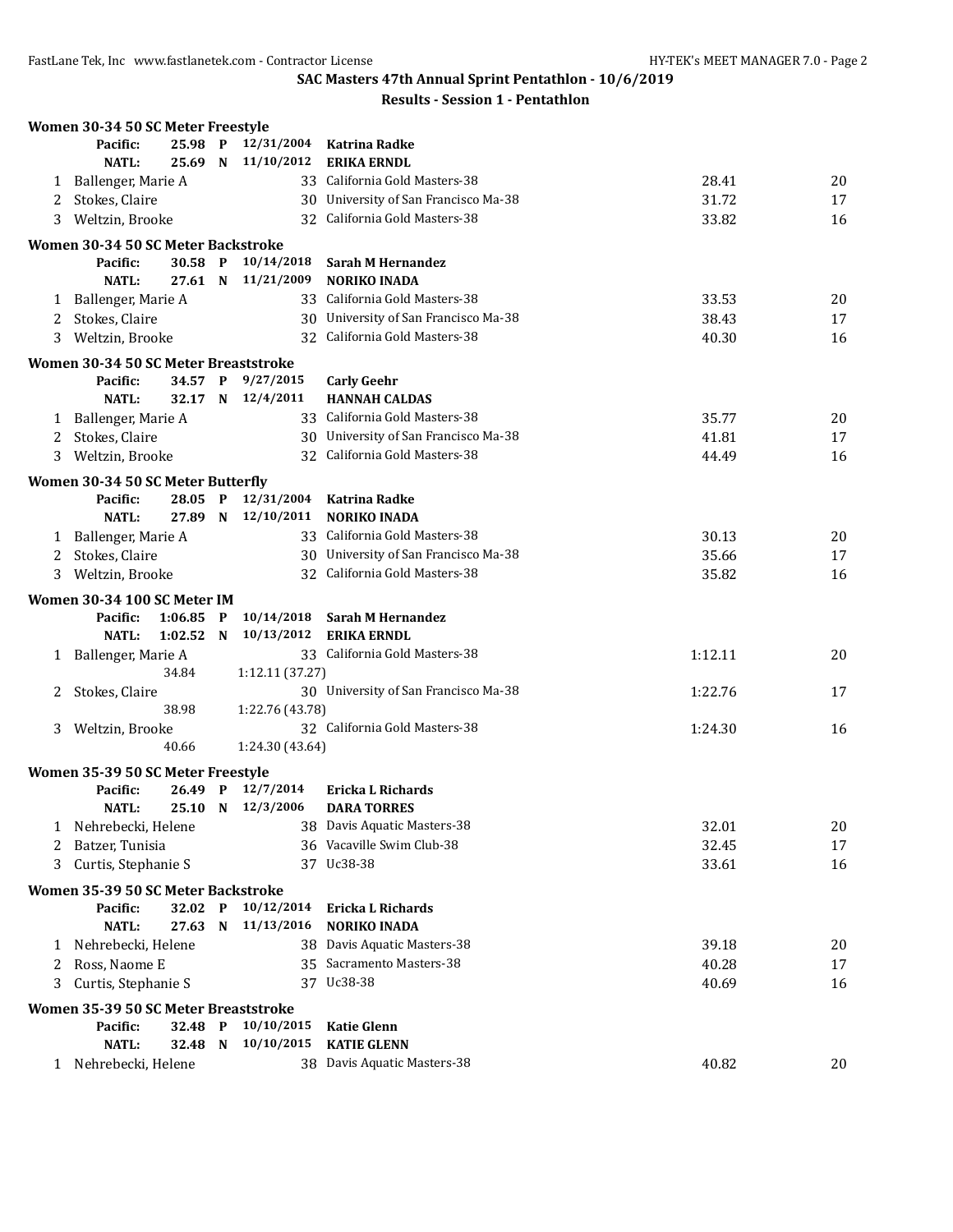|   | (Women 35-39 50 SC Meter Breaststroke) |             |   |                    |                                                                  |         |    |
|---|----------------------------------------|-------------|---|--------------------|------------------------------------------------------------------|---------|----|
|   | 2 Batzer, Tunisia                      |             |   |                    | 36 Vacaville Swim Club-38                                        | 42.70   | 17 |
| 3 | Curtis, Stephanie S                    |             |   |                    | 37 Uc38-38                                                       | 44.01   | 16 |
|   | Women 35-39 50 SC Meter Butterfly      |             |   |                    |                                                                  |         |    |
|   | Pacific:                               | 29.77 P     |   | 12/7/2014          | <b>Ericka L Richards</b>                                         |         |    |
|   | <b>NATL:</b>                           | 27.45 N     |   | 11/1/2015          | <b>NORIKO INADA</b>                                              |         |    |
|   | 1 Nehrebecki, Helene                   |             |   |                    | 38 Davis Aquatic Masters-38                                      | 34.69   | 20 |
| 2 | Curtis, Stephanie S                    |             |   |                    | 37 Uc38-38                                                       | 35.70   | 17 |
| 3 | Ross, Naome E                          |             |   |                    | 35 Sacramento Masters-38                                         | 36.44   | 16 |
|   | Women 35-39 100 SC Meter IM            |             |   |                    |                                                                  |         |    |
|   | Pacific:                               | $1:06.34$ P |   | 10/10/2015         | <b>Katie Glenn</b>                                               |         |    |
|   | <b>NATL:</b>                           | 1:04.61     | N | 11/22/2009         | <b>SHERI HART</b>                                                |         |    |
| 1 | Batzer, Tunisia                        |             |   |                    | 36 Vacaville Swim Club-38                                        | 1:21.28 | 20 |
|   |                                        | 39.24       |   | 1:21.28 (42.04)    |                                                                  |         |    |
| 2 | Nehrebecki, Helene                     |             |   |                    | 38 Davis Aquatic Masters-38                                      | 1:21.58 | 17 |
|   |                                        | 38.88       |   | 1:21.58 (42.70)    |                                                                  |         |    |
| 3 | Curtis, Stephanie S                    |             |   |                    | 37 Uc38-38                                                       | 1:23.24 | 16 |
|   |                                        | 39.60       |   | 1:23.24 (43.64)    |                                                                  |         |    |
| 4 | Ross, Naome E                          |             |   |                    | 35 Sacramento Masters-38                                         | 1:26.31 | 15 |
|   |                                        | 38.66       |   | 1:26.31 (47.65)    |                                                                  |         |    |
|   | Women 40-44 50 SC Meter Freestyle      |             |   |                    |                                                                  |         |    |
|   | Pacific:                               | $27.54$ P   |   | 12/31/2000         | <b>Jill S Hernandez</b>                                          |         |    |
|   | NATL:                                  |             |   | 26.02 N 12/14/2014 | <b>ERIKA BRAUN</b>                                               |         |    |
|   | 1 Salas, Lisa                          |             |   |                    | 44 Uc38-38                                                       | 30.48   | 20 |
| 2 | Simpson, Adrienne                      |             |   |                    | 44 Santa Clara Swim Club Masters-PC                              | 30.56   | 17 |
| 3 | Romero, Mary                           |             |   |                    | 43 Sierra Marlins Masters-38                                     | 32.52   | 16 |
| 4 | Belluomini, Melanie                    |             |   |                    | 42 Davis Aquatic Masters-38                                      | 33.38   | 15 |
| 5 | Flynn, Elizabeth                       |             |   |                    | 40 Marcia's Enthusiastic Masters-38                              | 34.44   | 14 |
| 6 | Hladik, Michelle                       |             |   |                    | 42 Spare Time American River Mast-38                             | 34.73   | 13 |
|   | Women 40-44 50 SC Meter Backstroke     |             |   |                    |                                                                  |         |    |
|   | Pacific:                               | 30.72 P     |   | 12/31/2009         | <b>Jody Smith</b>                                                |         |    |
|   | <b>NATL:</b>                           |             |   | 30.02 N 10/14/2012 | <b>SHERI HART</b>                                                |         |    |
| 1 | Salas, Lisa                            |             |   |                    | 44 Uc38-38                                                       | 35.93   | 20 |
| 2 | Romero, Mary                           |             |   |                    | 43 Sierra Marlins Masters-38                                     | 37.59   | 17 |
| 3 | Simpson, Adrienne                      |             |   |                    | 44 Santa Clara Swim Club Masters-PC                              | 37.60   | 16 |
| 4 | Hladik, Michelle                       |             |   |                    | 42 Spare Time American River Mast-38                             | 38.31   | 15 |
| 5 | Flynn, Elizabeth                       |             |   |                    | 40 Marcia's Enthusiastic Masters-38                              | 39.70   | 14 |
| 6 | Belluomini, Melanie                    |             |   |                    | 42 Davis Aquatic Masters-38                                      | 45.09   | 13 |
|   | Women 40-44 50 SC Meter Breaststroke   |             |   |                    |                                                                  |         |    |
|   | Pacific:                               | 34.79 P     |   | 9/25/2017          | <b>Katie Glenn</b>                                               |         |    |
|   | <b>NATL:</b>                           | 32.16 N     |   | 12/2/2018          | <b>KATIE GLENN</b>                                               |         |    |
| 1 | Flynn, Elizabeth                       |             |   |                    | 40 Marcia's Enthusiastic Masters-38                              | 41.17   | 20 |
| 2 | Romero, Mary                           |             |   |                    | 43 Sierra Marlins Masters-38<br>Santa Clara Swim Club Masters-PC | 41.19   | 17 |
| 3 | Simpson, Adrienne                      |             |   | 44                 |                                                                  | 45.18   | 16 |
| 4 | Belluomini, Melanie                    |             |   |                    | 42 Davis Aquatic Masters-38                                      | 48.74   | 15 |
| 5 | Hladik, Michelle                       |             |   |                    | 42 Spare Time American River Mast-38                             | 49.63   | 14 |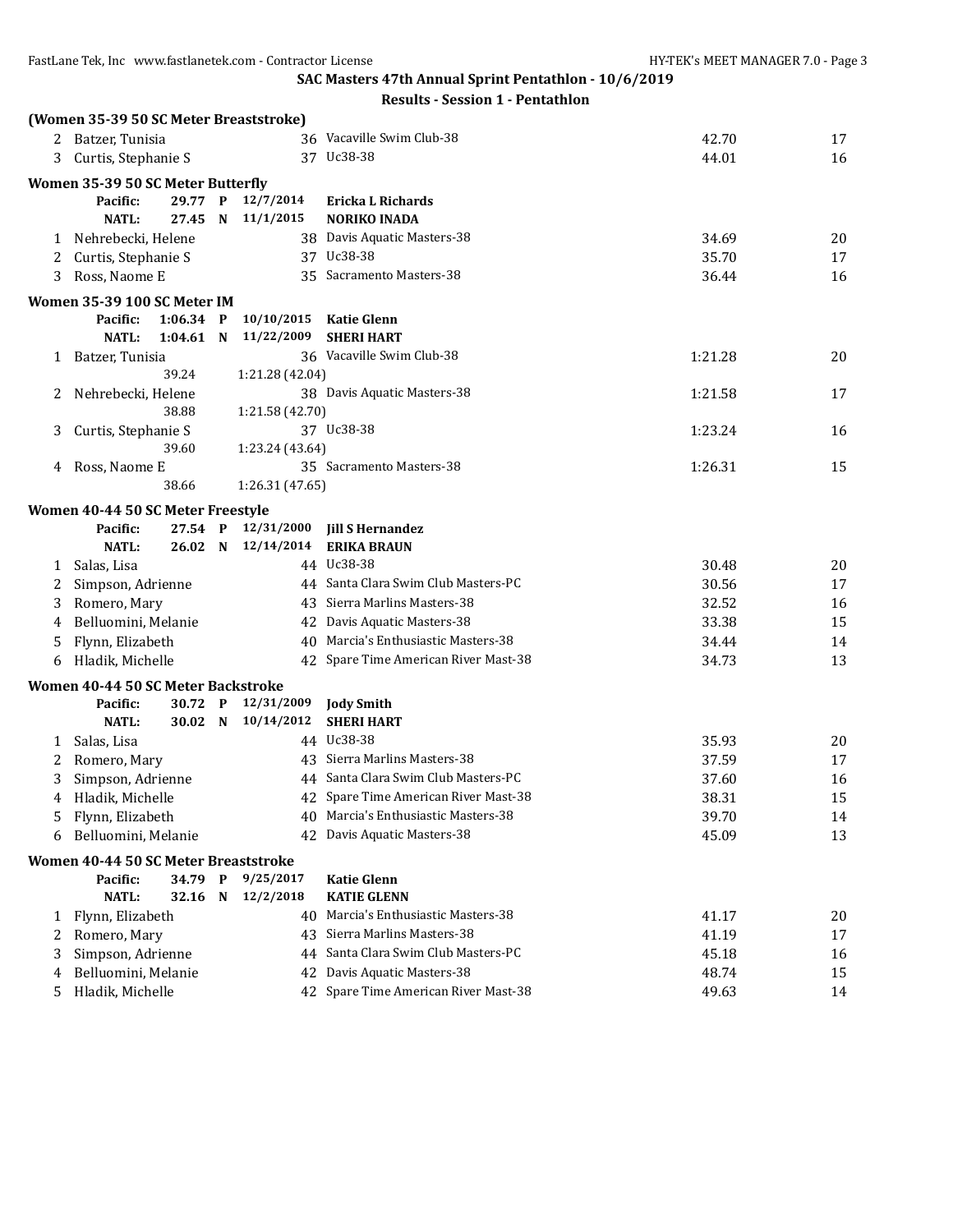|              | Women 40-44 50 SC Meter Butterfly    |                    |                 |                                                                 |                |          |
|--------------|--------------------------------------|--------------------|-----------------|-----------------------------------------------------------------|----------------|----------|
|              | Pacific:                             | 29.86 P            | 12/31/2009      | <b>Jody Smith</b>                                               |                |          |
|              | NATL:                                | 28.19 N            | 3/16/2013       | <b>ERIKA BRAUN</b>                                              |                |          |
| 1            | Salas, Lisa                          |                    |                 | 44 Uc38-38                                                      | 33.81          | 20       |
| 2            | Belluomini, Melanie                  |                    |                 | 42 Davis Aquatic Masters-38                                     | 34.74          | 17       |
| 3            | Simpson, Adrienne                    |                    |                 | 44 Santa Clara Swim Club Masters-PC                             | 35.69          | 16       |
| 4            | Romero, Mary                         |                    |                 | 43 Sierra Marlins Masters-38                                    | 35.95          | 15       |
| 5            | Hladik, Michelle                     |                    |                 | 42 Spare Time American River Mast-38                            | 39.41          | 14       |
| 6            | Flynn, Elizabeth                     |                    |                 | 40 Marcia's Enthusiastic Masters-38                             | 40.29          | 13       |
|              | Women 40-44 100 SC Meter IM          |                    |                 |                                                                 |                |          |
|              | Pacific:                             | $1:08.91$ P        | 12/31/2004      | <b>Jill S Hernandez</b>                                         |                |          |
|              | <b>NATL:</b>                         | $1:04.19$ N        | 10/10/2015      | <b>LISA BLACKBURN</b>                                           |                |          |
| $\mathbf{1}$ | Romero, Mary                         |                    |                 | 43 Sierra Marlins Masters-38                                    | 1:17.57        | 20       |
|              |                                      | 37.97              | 1:17.57 (39.60) |                                                                 |                |          |
| 2            | Salas, Lisa                          |                    |                 | 44 Uc38-38                                                      | 1:19.05        | 17       |
|              |                                      | 35.50              | 1:19.05 (43.55) |                                                                 |                |          |
| 3            | Simpson, Adrienne                    |                    |                 | 44 Santa Clara Swim Club Masters-PC                             | 1:21.62        | 16       |
|              |                                      | 38.13              | 1:21.62 (43.49) |                                                                 |                |          |
| 4            | Flynn, Elizabeth                     |                    |                 | 40 Marcia's Enthusiastic Masters-38                             | 1:25.37        | 15       |
|              |                                      | 40.32              | 1:25.37 (45.05) |                                                                 |                |          |
| 5            | Belluomini, Melanie                  |                    |                 | 42 Davis Aquatic Masters-38                                     | 1:26.90        | 14       |
|              |                                      | 40.60              | 1:26.90 (46.30) |                                                                 |                |          |
| 6            | Hladik, Michelle                     |                    |                 | 42 Spare Time American River Mast-38                            | 1:29.95        | 13       |
|              |                                      | 40.09              | 1:29.95 (49.86) |                                                                 |                |          |
|              | Women 45-49 50 SC Meter Freestyle    |                    |                 |                                                                 |                |          |
|              | Pacific:                             | 28.58 P            | 12/31/2000      | Laura B Val                                                     |                |          |
|              | NATL:                                | 26.29 N            | 10/13/2018      | <b>ERIKA BRAUN</b>                                              |                |          |
|              | 1 Hazard, Kirsten                    |                    |                 | 48 Uc38-38                                                      | 31.73          | 20       |
|              | 2 Westcott-Chavez, Amity             |                    |                 | 45 California Capital Aquatics Ma-38                            | 34.05          | 17       |
| 3            | Denison, Stephanie                   |                    |                 | 49 Davis Aquatic Masters-38                                     | 34.85          | 16       |
| 4            | Lo, Yvonne F                         |                    |                 | 48 Sacramento Masters-38                                        | 36.28          | 15       |
| 5            | Bea, Kandra                          |                    |                 | 49 Spare Time American River Mast-38                            | 38.36          | 14       |
| 6            | Doyle, Jennifer                      |                    | 49              | Richmond Plunge Masters-38                                      | 41.23          | 13       |
|              | Women 45-49 50 SC Meter Backstroke   |                    |                 |                                                                 |                |          |
|              | Pacific:                             | 32.67 P            | 12/31/1999      | Laura B Val                                                     |                |          |
|              | <b>NATL:</b>                         | 30.58 N            | 12/2/2007       | <b>K PIPES-NEILSEN</b>                                          |                |          |
|              | 1 Hazard, Kirsten                    |                    |                 | 48 Uc38-38                                                      | 35.80          | 20       |
|              | Denison, Stephanie                   |                    |                 | 49 Davis Aquatic Masters-38                                     | 38.38          | 17       |
| 3            | Westcott-Chavez, Amity               |                    | 45              | California Capital Aquatics Ma-38                               | 42.63          | 16       |
| 4            | Lo, Yvonne F                         |                    | 48              | Sacramento Masters-38                                           | 45.15          | 15       |
| 5            | Bea, Kandra                          |                    | 49              | Spare Time American River Mast-38                               | 47.07          | 14       |
| 6            | Doyle, Jennifer                      |                    |                 | 49 Richmond Plunge Masters-38                                   | 53.67          | 13       |
|              |                                      |                    |                 |                                                                 |                |          |
|              | Women 45-49 50 SC Meter Breaststroke |                    | 12/31/2004      | <b>Leianne S Critten</b>                                        |                |          |
|              | Pacific:<br><b>NATL:</b>             | 37.32 P<br>33.82 N | 10/10/2010      | <b>S VON DER LIPPE</b>                                          |                |          |
| 1            | Hazard, Kirsten                      |                    | 48              | Uc38-38                                                         | 42.19          | 20       |
| 2            | Lo, Yvonne F                         |                    | 48              | Sacramento Masters-38                                           | 43.73          | 17       |
|              | Westcott-Chavez, Amity               |                    | 45              | California Capital Aquatics Ma-38                               | 46.82          |          |
| 3            | Denison, Stephanie                   |                    | 49              | Davis Aquatic Masters-38                                        | 47.75          | 16<br>15 |
| 4<br>5       |                                      |                    |                 |                                                                 |                |          |
|              |                                      |                    |                 |                                                                 |                |          |
| 6            | Bea, Kandra<br>Doyle, Jennifer       |                    | 49<br>49        | Spare Time American River Mast-38<br>Richmond Plunge Masters-38 | 49.89<br>50.03 | 14<br>13 |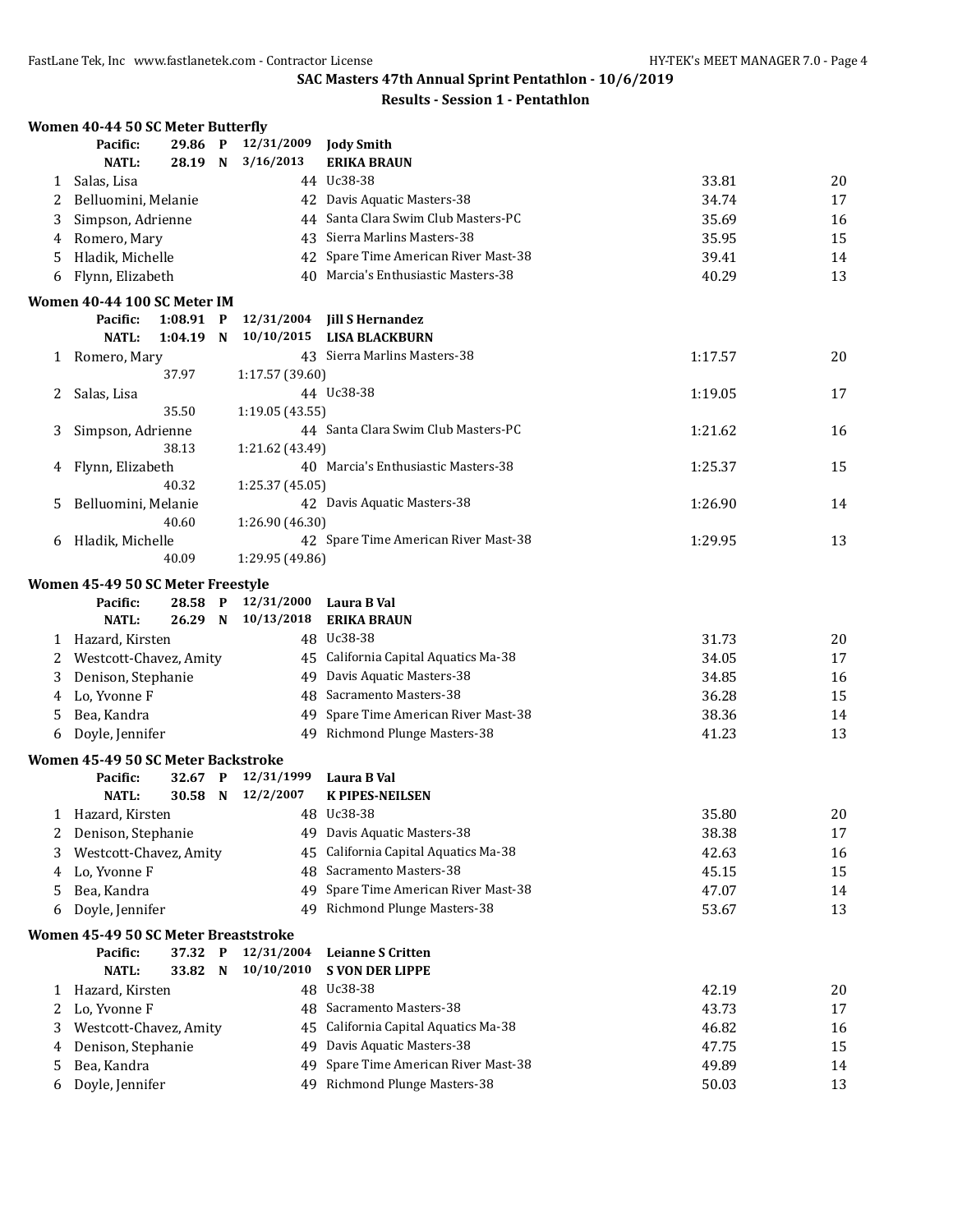|       | Women 45-49 50 SC Meter Butterfly    |                    |              |                          |                                         |         |          |
|-------|--------------------------------------|--------------------|--------------|--------------------------|-----------------------------------------|---------|----------|
|       | Pacific:                             | 30.78              | $\mathbf{P}$ | 12/31/2010               | Laureen K Welting                       |         |          |
|       | <b>NATL:</b>                         | 28.60              | N            | 4/2/2017                 | <b>ERIKA BRAUN</b>                      |         |          |
| 1     | Hazard, Kirsten                      |                    |              |                          | 48 Uc38-38                              | 35.56   | 20       |
| 2     | Denison, Stephanie                   |                    |              |                          | 49 Davis Aquatic Masters-38             | 38.89   | 17       |
| 3     | Westcott-Chavez, Amity               |                    |              |                          | 45 California Capital Aquatics Ma-38    | 41.82   | 16       |
| 4     | Lo, Yvonne F                         |                    |              |                          | 48 Sacramento Masters-38                | 42.04   | 15       |
| 5     | Doyle, Jennifer                      |                    |              |                          | 49 Richmond Plunge Masters-38           | 44.12   | 14       |
|       | Women 45-49 100 SC Meter IM          |                    |              |                          |                                         |         |          |
|       | Pacific:                             | $1:10.77$ P        |              | 10/18/2009               | Lisa A Ward                             |         |          |
|       | <b>NATL:</b>                         | 1:05.75            | N            | 12/12/2009               | <b>K PIPES-NEILSEN</b>                  |         |          |
|       | 1 Hazard, Kirsten                    |                    |              |                          | 48 Uc38-38                              | 1:22.31 | 20       |
|       |                                      | 36.02              |              | 1:22.31 (46.29)          |                                         |         |          |
| 2     | Denison, Stephanie                   |                    |              |                          | 49 Davis Aquatic Masters-38             | 1:25.83 | 17       |
|       |                                      | 40.14              |              | 1:25.83 (45.69)          |                                         |         |          |
| 3     | Westcott-Chavez, Amity               |                    |              |                          | 45 California Capital Aquatics Ma-38    | 1:30.33 | 16       |
|       |                                      | 42.58              |              | 1:30.33 (47.75)          |                                         |         |          |
| 4     | Lo, Yvonne F                         |                    |              |                          | 48 Sacramento Masters-38                | 1:31.21 | 15       |
|       |                                      | 43.48              |              | 1:31.21 (47.73)          |                                         |         |          |
| 5     | Doyle, Jennifer                      |                    |              |                          | 49 Richmond Plunge Masters-38           | 1:44.28 | 13       |
|       |                                      | 50.53              |              | 1:44.28 (53.75)          |                                         |         |          |
| $---$ | Bea, Kandra                          |                    |              |                          | 49 Spare Time American River Mast-38    | DQ      | 14       |
|       |                                      | 48.91              |              | DQ (50.03)               |                                         |         |          |
|       | Women 50-54 50 SC Meter Freestyle    |                    |              |                          |                                         |         |          |
|       | Pacific:                             | 28.11 P            |              | 12/31/2009               | <b>Suzanne M Heim-Bo</b>                |         |          |
|       | <b>NATL:</b>                         | 27.67 N            |              | 3/15/2014                | <b>SUE WALSH</b>                        |         |          |
|       | 1 Shu, Vicki                         |                    |              |                          | 51 Marcia's Enthusiastic Masters-38     | 33.61   | 20       |
| 2     | Donaldson, Deborah L                 |                    |              |                          | 53 Chico Masters Swimming-38            | 33.63   | 17       |
| 3     | Cannon, Lindsey                      |                    |              |                          | 53 Walnut Creek Masters-38              | 35.04   | 16       |
| 4     | Harris, Karen                        |                    |              |                          | 53 Richmond Plunge Masters-38           | 36.56   | 15       |
| 5     | Barrett, Sue                         |                    |              |                          | 50 Sierra Marlins Masters-38            | 36.72   | 14       |
| 6     | Crow, Joan A                         |                    |              |                          | 54 Davis Aquatic Masters-38             | 37.87   | 13       |
| 7     | Goodbrake, Carol                     |                    |              |                          | 54 Piranhas Aquatic Club-38             | 42.34   | 12       |
|       |                                      |                    |              |                          |                                         |         |          |
|       | Women 50-54 50 SC Meter Backstroke   |                    |              |                          |                                         |         |          |
|       | Pacific:<br><b>NATL:</b>             | 32.72 P<br>30.27 N |              | 12/31/2005<br>12/13/2015 | Laura B Val<br><b>LESLIE LIVINGSTON</b> |         |          |
|       |                                      |                    |              |                          | 53 Chico Masters Swimming-38            |         |          |
|       | 1 Donaldson, Deborah L               |                    |              |                          | 51 Marcia's Enthusiastic Masters-38     | 40.98   | 20<br>17 |
| 2     | Shu, Vicki                           |                    |              |                          | 53 Walnut Creek Masters-38              | 41.20   |          |
| 3     | Cannon, Lindsey                      |                    |              |                          | 50 Sierra Marlins Masters-38            | 44.25   | 16       |
| 4     | Barrett, Sue                         |                    |              |                          |                                         | 44.46   | 15       |
| 5     | Harris, Karen                        |                    |              |                          | 53 Richmond Plunge Masters-38           | 48.59   | 14       |
| 6     | Crow, Joan A                         |                    |              |                          | 54 Davis Aquatic Masters-38             | 50.61   | 13       |
| 7     | Goodbrake, Carol                     |                    |              |                          | 54 Piranhas Aquatic Club-38             | 59.04   | 12       |
|       | Women 50-54 50 SC Meter Breaststroke |                    |              |                          |                                         |         |          |
|       | Pacific:                             | 35.61 P            |              | 10/21/2007               | <b>Patty L Harris</b>                   |         |          |
|       | <b>NATL:</b>                         | 36.31 N            |              | 11/22/2015               | <b>CAROLINE KRATTLI</b>                 |         |          |
| 1     | Donaldson, Deborah L                 |                    |              |                          | 53 Chico Masters Swimming-38            | 42.74   | 20       |
| 2     | Shu, Vicki                           |                    |              |                          | 51 Marcia's Enthusiastic Masters-38     | 47.36   | 17       |
| 3     | Cannon, Lindsey                      |                    |              |                          | 53 Walnut Creek Masters-38              | 47.40   | 16       |
| 4     | Crow, Joan A                         |                    |              |                          | 54 Davis Aquatic Masters-38             | 48.33   | 15       |
| 5.    | Harris, Karen                        |                    |              |                          | 53 Richmond Plunge Masters-38           | 54.95   | 14       |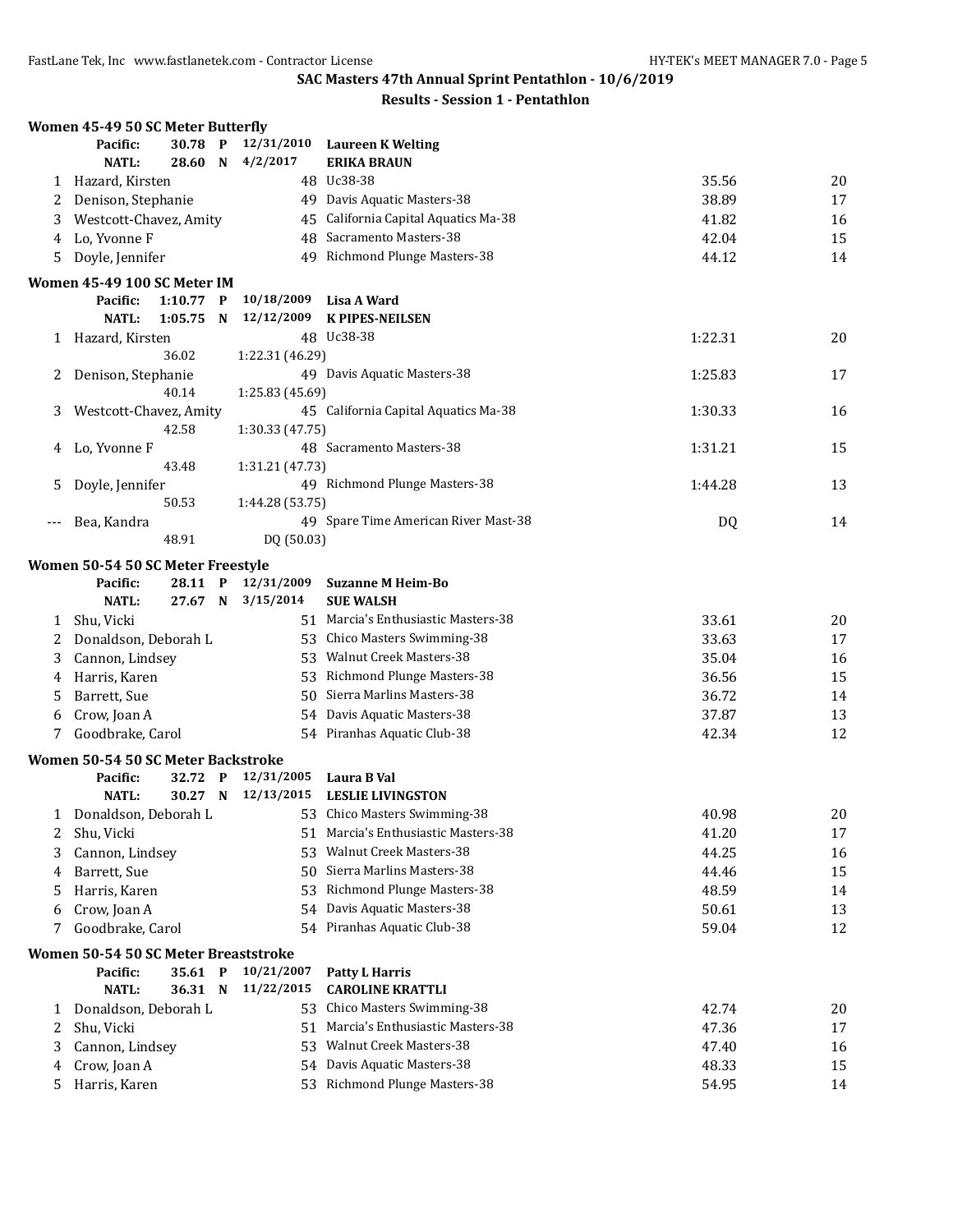|              | (Women 50-54 50 SC Meter Breaststroke) |             |                    |                                     |         |    |
|--------------|----------------------------------------|-------------|--------------------|-------------------------------------|---------|----|
|              | 6 Goodbrake, Carol                     |             |                    | 54 Piranhas Aquatic Club-38         | 56.90   | 13 |
|              | Women 50-54 50 SC Meter Butterfly      |             |                    |                                     |         |    |
|              | Pacific:                               | 31.16 P     | 12/31/2001         | Laura B Val                         |         |    |
|              | <b>NATL:</b>                           | 29.25 N     | 3/16/2013          | <b>LESLIE LIVINGSTON</b>            |         |    |
| 1            | Shu, Vicki                             |             |                    | 51 Marcia's Enthusiastic Masters-38 | 35.73   | 20 |
| 2            | Donaldson, Deborah L                   |             |                    | 53 Chico Masters Swimming-38        | 37.23   | 17 |
| 3            | Cannon, Lindsey                        |             |                    | 53 Walnut Creek Masters-38          | 39.02   | 16 |
| 4            | Harris, Karen                          |             |                    | 53 Richmond Plunge Masters-38       | 42.05   | 15 |
| 5            | Barrett, Sue                           |             |                    | 50 Sierra Marlins Masters-38        | 43.10   | 14 |
| 6            | Goodbrake, Carol                       |             |                    | 54 Piranhas Aquatic Club-38         | 47.50   | 13 |
|              | Women 50-54 100 SC Meter IM            |             |                    |                                     |         |    |
|              | Pacific:                               | 1:13.92 P   | 12/31/2002         | Laura B Val                         |         |    |
|              | <b>NATL:</b>                           | $1:08.79$ N | 11/18/2018         | <b>ELLEN REYNOLDS</b>               |         |    |
| $\mathbf{1}$ | Shu, Vicki                             |             |                    | 51 Marcia's Enthusiastic Masters-38 | 1:24.36 | 20 |
|              |                                        | 39.23       | 1:24.36 (45.13)    |                                     |         |    |
| 2            | Donaldson, Deborah L                   |             |                    | 53 Chico Masters Swimming-38        | 1:25.15 | 17 |
|              |                                        | 40.18       | 1:25.15 (44.97)    |                                     |         |    |
| 3            | Cannon, Lindsey                        |             |                    | 53 Walnut Creek Masters-38          | 1:31.48 | 16 |
|              |                                        | 42.66       | 1:31.48 (48.82)    |                                     |         |    |
| 4            | Barrett, Sue                           |             |                    | 50 Sierra Marlins Masters-38        | 1:33.90 | 15 |
|              |                                        | 44.81       | 1:33.90 (49.09)    |                                     |         |    |
| 5.           | Harris, Karen                          |             |                    | 53 Richmond Plunge Masters-38       | 1:38.21 | 14 |
|              |                                        | 46.43       | 1:38.21 (51.78)    |                                     |         |    |
| 6            | Goodbrake, Carol                       |             |                    | 54 Piranhas Aquatic Club-38         | 1:56.77 | 13 |
|              |                                        | 54.43       | 1:56.77 (1:02.34)  |                                     |         |    |
|              | Women 55-59 50 SC Meter Freestyle      |             |                    |                                     |         |    |
|              | Pacific:                               | 28.49 P     | 12/31/2009         | Laura B Val                         |         |    |
|              | <b>NATL:</b>                           | 27.81 N     | 3/5/2016           | <b>LESLIE LIVINGSTON</b>            |         |    |
| 1            | Dodd, Dina                             |             |                    | 56 Rocklin Aquatics Masters-38      | 33.17   | 20 |
| 2            | Keighley, Carole L                     |             |                    | 56 Quicksilver-38                   | 33.32   | 17 |
| 3            | Sepulvado, Patricia                    |             |                    | 55 Rocklin Aquatics Masters-38      | 33.97   | 16 |
| 4            | Russell, Jane E                        |             |                    | 56 Davis Aquatic Masters-38         | 34.15   | 15 |
|              | Pogue, Michelle                        |             |                    | 56 Sacramento Masters-38            | 39.62   | 14 |
|              | Women 55-59 50 SC Meter Backstroke     |             |                    |                                     |         |    |
|              | Pacific:                               |             | 32.62 P 12/31/2009 | Laura B Val                         |         |    |
|              | <b>NATL:</b>                           | 30.12 N     | 3/5/2016           | <b>LESLIE LIVINGSTON</b>            |         |    |
| 1            | Russell, Jane E                        |             |                    | 56 Davis Aquatic Masters-38         | 38.50   | 20 |
| 2            | Sepulvado, Patricia                    |             |                    | 55 Rocklin Aquatics Masters-38      | 39.10   | 17 |
| 3            | Keighley, Carole L                     |             | 56                 | Quicksilver-38                      | 42.64   | 16 |
| 4            | Pogue, Michelle                        |             |                    | 56 Sacramento Masters-38            | 46.75   | 15 |
|              | Women 55-59 50 SC Meter Breaststroke   |             |                    |                                     |         |    |
|              | Pacific:                               | 40.27 P     | 12/31/2001         | <b>Carolyn Boak</b>                 |         |    |
|              | <b>NATL:</b>                           | 36.47 N     | 11/5/2017          | <b>CAROLINE KRATTLI</b>             |         |    |
| 1            | Dodd, Dina                             |             |                    | 56 Rocklin Aquatics Masters-38      | 44.86   | 20 |
| 2            | Russell, Jane E                        |             |                    | 56 Davis Aquatic Masters-38         | 45.85   | 17 |
| 3            | Sepulvado, Patricia                    |             | 55                 | Rocklin Aquatics Masters-38         | 46.89   | 16 |
| 4            | Keighley, Carole L                     |             | 56                 | Quicksilver-38                      | 47.08   | 15 |
| 5            | Taga, Kathi                            |             | 57                 | California Gold Masters-38          | 49.49   | 14 |
| 6            | Pogue, Michelle                        |             |                    | 56 Sacramento Masters-38            | 54.96   | 13 |
|              |                                        |             |                    |                                     |         |    |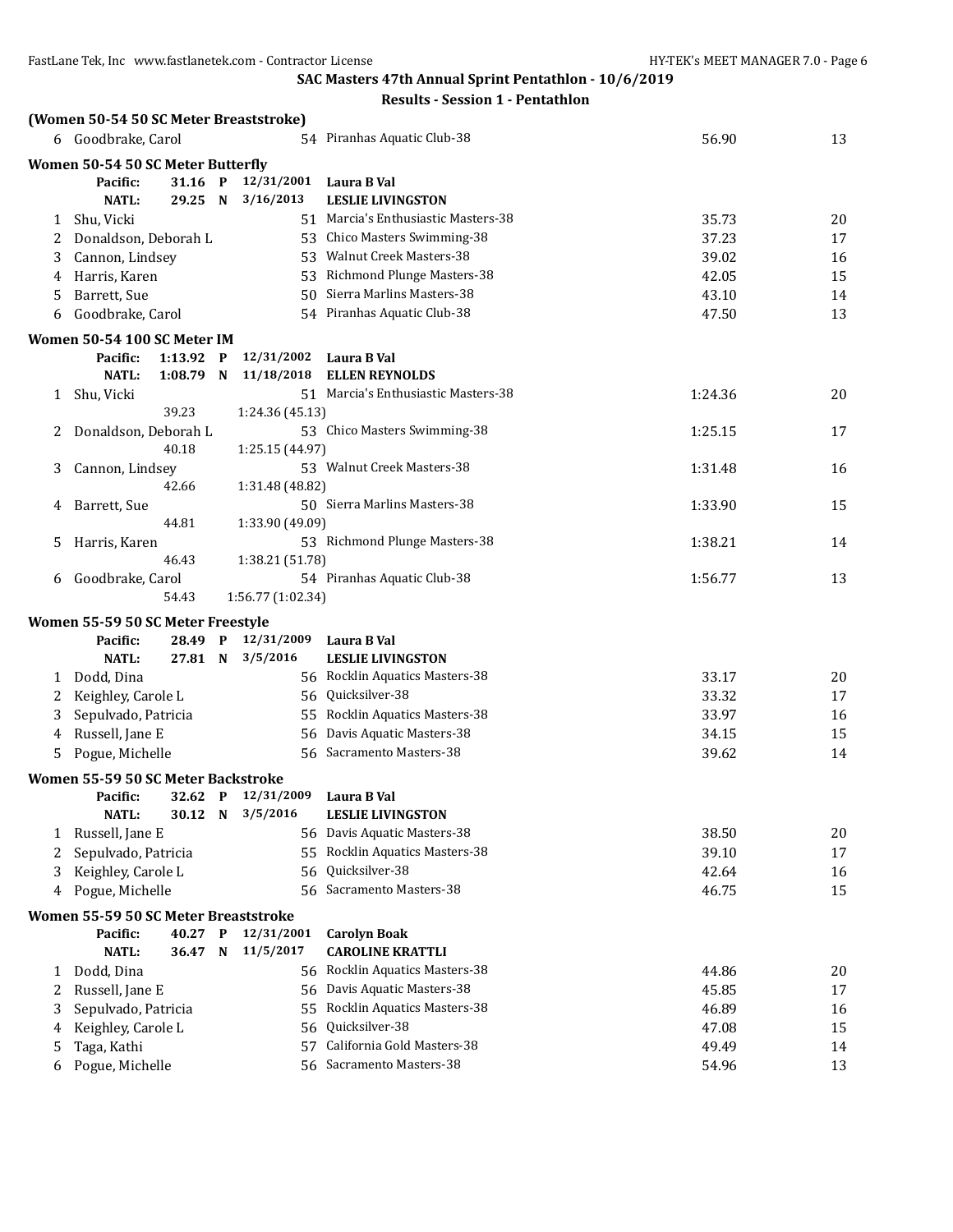|   | Women 55-59 50 SC Meter Butterfly    |             |              |                   |                                      |         |    |
|---|--------------------------------------|-------------|--------------|-------------------|--------------------------------------|---------|----|
|   | Pacific:                             | 31.13       | P            | 10/18/2009        | Laura B Val                          |         |    |
|   | <b>NATL:</b>                         | 29.39 N     |              | 3/5/2016          | <b>LESLIE LIVINGSTON</b>             |         |    |
| 1 | Russell, Jane E                      |             |              |                   | 56 Davis Aquatic Masters-38          | 35.83   | 20 |
| 2 | Sepulvado, Patricia                  |             |              |                   | 55 Rocklin Aquatics Masters-38       | 36.36   | 17 |
| 3 | Pogue, Michelle                      |             |              |                   | 56 Sacramento Masters-38             | 50.75   | 16 |
|   | Women 55-59 100 SC Meter IM          |             |              |                   |                                      |         |    |
|   | Pacific:                             | 1:12.90     | $\mathbf{P}$ | 12/31/2009        | Laura B Val                          |         |    |
|   | <b>NATL:</b>                         | 1:09.08     | N            | 1/21/2017         | <b>KARLYN PIPES</b>                  |         |    |
|   |                                      |             |              |                   | 55 Rocklin Aquatics Masters-38       | 1:23.82 | 20 |
| 1 | Sepulvado, Patricia                  | 38.98       |              | 1:23.82 (44.84)   |                                      |         |    |
|   |                                      |             |              |                   | 56 Davis Aquatic Masters-38          | 1:24.25 | 17 |
| 2 | Russell, Jane E                      | 38.75       |              | 1:24.25 (45.50)   |                                      |         |    |
|   |                                      |             |              |                   | 56 Rocklin Aquatics Masters-38       |         |    |
| 3 | Dodd, Dina                           |             |              |                   |                                      | 1:31.10 | 16 |
|   |                                      | 43.98       |              | 1:31.10 (47.12)   | 56 Quicksilver-38                    |         |    |
| 4 | Keighley, Carole L                   |             |              |                   |                                      | 1:31.16 | 15 |
|   |                                      | 43.83       |              | 1:31.16 (47.33)   |                                      |         |    |
| 5 | Taga, Kathi                          |             |              |                   | 57 California Gold Masters-38        | 1:43.77 | 14 |
|   |                                      | 48.12       |              | 1:43.77 (55.65)   |                                      |         |    |
| 6 | Pogue, Michelle                      |             |              |                   | 56 Sacramento Masters-38             | 1:49.49 | 13 |
|   |                                      | 51.75       |              | 1:49.49 (57.74)   |                                      |         |    |
|   | Women 60-64 50 SC Meter Freestyle    |             |              |                   |                                      |         |    |
|   | Pacific:                             | 29.23       | $\mathbf{P}$ | 12/6/2013         | Laura B Val                          |         |    |
|   | <b>NATL:</b>                         | 29.23 N     |              | 12/7/2013         | <b>LAURA VAL</b>                     |         |    |
| 1 | Rafkin, Louise                       |             |              |                   | 61 Marcia's Enthusiastic Masters-38  | 34.66   | 20 |
|   | 2 Nip, Carol                         |             |              |                   | 62 Albany Armada Aquatics Masters-38 | 42.66   | 17 |
|   | Women 60-64 50 SC Meter Backstroke   |             |              |                   |                                      |         |    |
|   | Pacific:                             | 33.01 P     |              | 12/6/2013         | Laura B Val                          |         |    |
|   | <b>NATL:</b>                         | 33.01 N     |              | 12/8/2013         | <b>LAURA VAL</b>                     |         |    |
|   | 1 Rafkin, Louise                     |             |              |                   | 61 Marcia's Enthusiastic Masters-38  | 44.30   | 20 |
|   | 2 Nip, Carol                         |             |              |                   | 62 Albany Armada Aquatics Masters-38 | 50.35   | 17 |
|   |                                      |             |              |                   |                                      |         |    |
|   | Women 60-64 50 SC Meter Breaststroke |             |              |                   |                                      |         |    |
|   | Pacific:                             | 42.29       | $\mathbf{P}$ | 10/11/2013        | Laura B Val                          |         |    |
|   | <b>NATL:</b>                         |             |              | 38.87 N 12/4/2016 | <b>COLETTE CRABBE</b>                |         |    |
| 1 | Rafkin, Louise                       |             |              |                   | 61 Marcia's Enthusiastic Masters-38  | 47.19   | 20 |
| 2 | Nip, Carol                           |             |              |                   | 62 Albany Armada Aquatics Masters-38 | 50.52   | 17 |
|   | Women 60-64 50 SC Meter Butterfly    |             |              |                   |                                      |         |    |
|   | Pacific:                             | 32.42       | P            | 10/6/2013         | Laura B Val                          |         |    |
|   | <b>NATL:</b>                         | 32.42 N     |              | 10/6/2013         | <b>LAURA VAL</b>                     |         |    |
| 1 | Rafkin, Louise                       |             |              |                   | 61 Marcia's Enthusiastic Masters-38  | 39.13   | 20 |
|   | 2 Nip, Carol                         |             |              |                   | 62 Albany Armada Aquatics Masters-38 | 54.49   | 17 |
|   |                                      |             |              |                   |                                      |         |    |
|   | Women 60-64 100 SC Meter IM          |             |              |                   |                                      |         |    |
|   | Pacific:                             | $1:15.07$ P |              | 10/6/2013         | Laura B Val                          |         |    |
|   | <b>NATL:</b>                         | $1:15.07$ N |              | 10/6/2013         | <b>LAURA VAL</b>                     |         |    |
| 1 | Rafkin, Louise                       |             |              |                   | 61 Marcia's Enthusiastic Masters-38  | 1:29.70 | 20 |
|   |                                      | 42.69       |              | 1:29.70 (47.01)   |                                      |         |    |
|   | 2 Nip, Carol                         |             |              |                   | 62 Albany Armada Aquatics Masters-38 | 1:48.74 | 17 |
|   |                                      | 55.73       |              | 1:48.74 (53.01)   |                                      |         |    |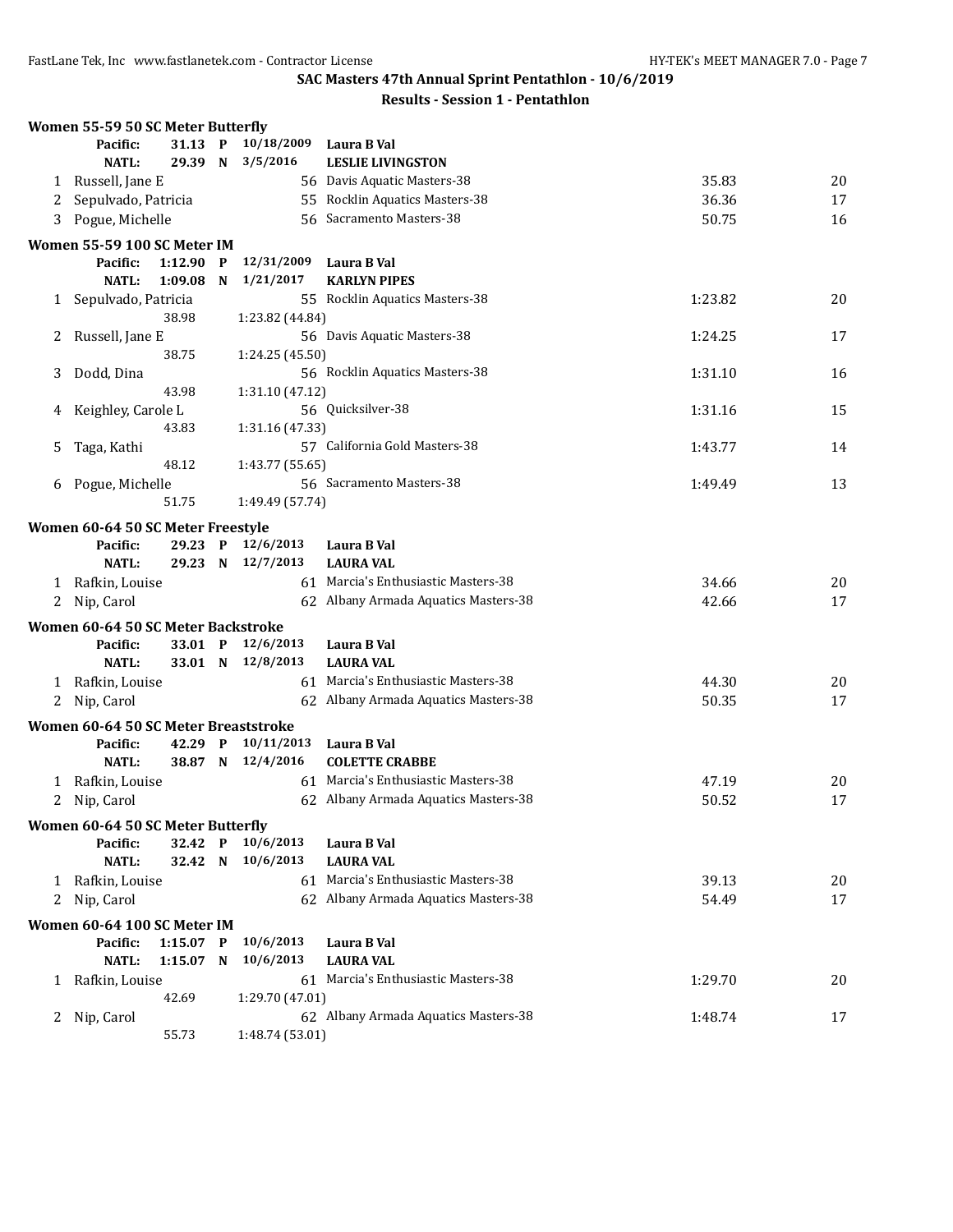FastLane Tek, Inc www.fastlanetek.com - Contractor License HY-TEK's MEET MANAGER 7.0 - Page 8

**SAC Masters 47th Annual Sprint Pentathlon - 10/6/2019**

|   | Women 65-69 50 SC Meter Freestyle             |                    |                        |                                          |         |    |
|---|-----------------------------------------------|--------------------|------------------------|------------------------------------------|---------|----|
|   | Pacific:                                      | 29.30 P            | 11/19/2016 Laura B Val |                                          |         |    |
|   | <b>NATL:</b>                                  |                    | 29.30 N 11/19/2016     | <b>LAURA VAL</b>                         |         |    |
|   | 1 Val, Laura B                                |                    |                        | 68 Tamalpais Aquatic Masters-38          | 30.14   | 20 |
|   | 2 Guthrie, Sally                              |                    |                        | 69 Davis Aquatic Masters-38              | 36.33   | 17 |
|   | Women 65-69 50 SC Meter Backstroke            |                    |                        |                                          |         |    |
|   | Pacific:                                      | 33.41 P            | 9/22/2019              | Laura B Val                              |         |    |
|   | <b>NATL:</b>                                  | 33.71 N            | 12/2/2018              | <b>LAURA VAL</b>                         |         |    |
|   | 1 Val, Laura B                                |                    |                        | 68 Tamalpais Aquatic Masters-38          | 33.98   | 20 |
|   | 2 Guthrie, Sally                              |                    |                        | 69 Davis Aquatic Masters-38              | 44.68   | 17 |
|   |                                               |                    |                        |                                          |         |    |
|   | Women 65-69 50 SC Meter Breaststroke          |                    |                        |                                          |         |    |
|   | Pacific:                                      | 42.13 P            | 11/20/2016             | Laura B Val                              |         |    |
|   | <b>NATL:</b>                                  | 41.55 N            | 4/13/2019              | <b>LO KNAPP</b>                          |         |    |
|   | 1 Val, Laura B                                |                    |                        | 68 Tamalpais Aquatic Masters-38          | 43.61   | 20 |
|   | 2 Guthrie, Sally                              |                    |                        | 69 Davis Aquatic Masters-38              | 51.81   | 17 |
|   | Women 65-69 50 SC Meter Butterfly             |                    |                        |                                          |         |    |
|   | Pacific:                                      | 33.06 P            | 11/19/2017             | Laura B Val                              |         |    |
|   | NATL:                                         | 33.06 N            | 11/19/2017             | <b>LAURA VAL</b>                         |         |    |
|   | 1 Val, Laura B                                |                    |                        | 68 Tamalpais Aquatic Masters-38          | 33.14   | 20 |
|   | 2 Guthrie, Sally                              |                    |                        | 69 Davis Aquatic Masters-38              | 42.94   | 17 |
|   | Women 65-69 100 SC Meter IM                   |                    |                        |                                          |         |    |
|   | Pacific:                                      | $1:16.67$ P        | 11/19/2016             | Laura B Val                              |         |    |
|   | <b>NATL:</b>                                  | $1:16.67$ N        | 11/19/2016             | <b>LAURA VAL</b>                         |         |    |
|   | 1 Val, Laura B                                |                    |                        | 68 Tamalpais Aquatic Masters-38          | 1:16.98 | 20 |
|   |                                               | 34.77              | 1:16.98 (42.21)        |                                          |         |    |
| 2 | Guthrie, Sally                                |                    |                        | 69 Davis Aquatic Masters-38              | 1:37.22 | 17 |
|   |                                               | 47.51              | 1:37.22 (49.71)        |                                          |         |    |
|   |                                               |                    |                        |                                          |         |    |
|   | Women 80-84 50 SC Meter Freestyle<br>Pacific: | 41.34 P            | 12/31/2002             | <b>Margery Meyer</b>                     |         |    |
|   | <b>NATL:</b>                                  | 38.03 N            | 1/25/2009              | <b>GAIL ROPER</b>                        |         |    |
|   | 1 Haworth, Joyce                              |                    |                        | 82 Spare Time American River Mast-38     | 1:03.79 | 20 |
|   | 2 Cocke, Alice                                |                    |                        | 80 Rocklin Aquatics Masters-38           | 1:05.78 | 17 |
|   |                                               |                    |                        |                                          |         |    |
|   | Women 80-84 50 SC Meter Backstroke            |                    |                        |                                          |         |    |
|   | Pacific:                                      | 50.03 P            | 12/31/2002             | <b>Margery Meyer</b>                     |         |    |
|   | <b>NATL:</b>                                  | 50.03 N            | 10/13/2002             | <b>MARGERY MEYER</b>                     |         |    |
|   | 1 Haworth, Joyce                              |                    |                        | 82 Spare Time American River Mast-38     | 1:11.02 | 20 |
|   | 2 Cocke, Alice                                |                    |                        | 80 Rocklin Aquatics Masters-38           | 1:33.59 | 17 |
|   | Women 80-84 50 SC Meter Breaststroke          |                    |                        |                                          |         |    |
|   | Pacific:                                      | 53.62 P            | 10/16/2011             | <b>Ann M Hirsch</b>                      |         |    |
|   | <b>NATL:</b>                                  | 51.83 N            | 10/7/2018              | <b>ANNE WILLIAMS</b>                     |         |    |
|   | 1 Haworth, Joyce                              |                    |                        | 82 Spare Time American River Mast-38     | 1:08.90 | 20 |
|   | 2 Cocke, Alice                                |                    |                        | 80 Rocklin Aquatics Masters-38           | 1:26.65 | 17 |
|   |                                               |                    |                        |                                          |         |    |
|   | Women 80-84 50 SC Meter Butterfly             |                    | 8/20/2011              |                                          |         |    |
|   | Pacific:<br><b>NATL:</b>                      | 58.34 P<br>48.85 N | 5/16/2009              | <b>Ann M Hirsch</b><br><b>GAIL ROPER</b> |         |    |
|   | Cocke, Alice                                  |                    |                        | 80 Rocklin Aquatics Masters-38           | 1:42.44 | 20 |
| 1 |                                               |                    |                        |                                          |         |    |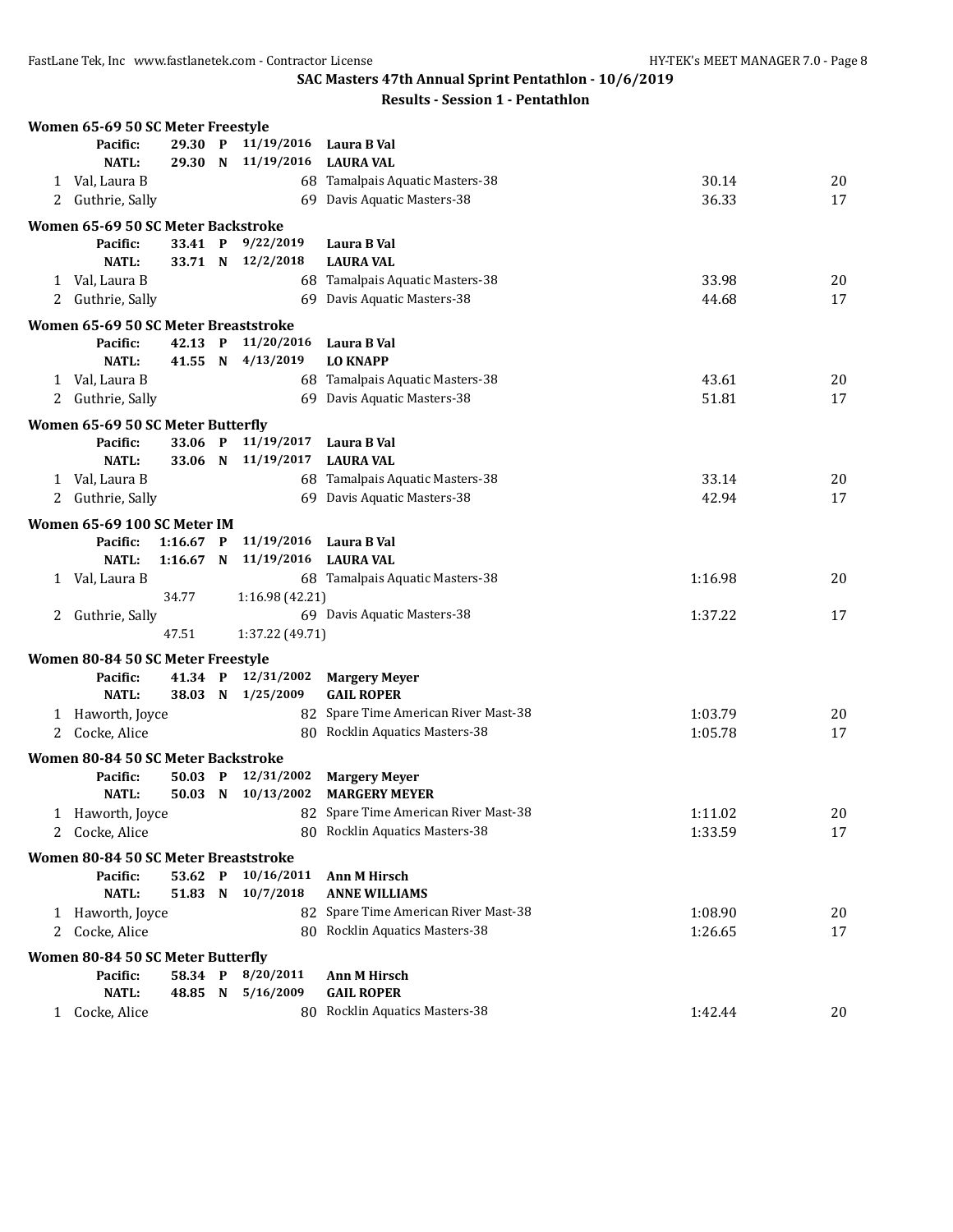|   | Women 80-84 100 SC Meter IM        |             |                    |                                      |         |    |
|---|------------------------------------|-------------|--------------------|--------------------------------------|---------|----|
|   | Pacific:                           | $1:57.48$ P | 8/20/2011          | <b>Ann M Hirsch</b>                  |         |    |
|   | <b>NATL:</b>                       | 1:44.95 N   | 5/16/2009          | <b>GAIL ROPER</b>                    |         |    |
|   | Cocke, Alice                       |             |                    | 80 Rocklin Aquatics Masters-38       | DQ      | 20 |
|   | Men 18-24 50 SC Meter Freestyle    |             |                    |                                      |         |    |
|   | Pacific:                           |             | 23.00 P 10/12/2014 | <b>Kevin Ferguson</b>                |         |    |
|   | NATL:                              | 21.38 N     | 12/11/2005         | <b>NICK BRUNELLI</b>                 |         |    |
|   | 1 Keane, Ian                       |             |                    | 24 Uc38-38                           | 24.51   | 20 |
| 2 | Pluemer, Aaron                     |             |                    | 22 Stanford Masters Swimming-38      | 26.20   | 17 |
| 3 | Freiwald, Owen                     |             |                    | 20 Nafomas Raquet Club-PC            | 28.62   | 16 |
|   | Men 18-24 50 SC Meter Backstroke   |             |                    |                                      |         |    |
|   | Pacific:                           | 25.71 P     | 9/18/2016          | <b>Chuck Katis</b>                   |         |    |
|   | NATL:                              | 25.38 N     | 3/17/2012          | <b>JOSH HAFKIN</b>                   |         |    |
|   | 1 Keane, Ian                       |             |                    | 24 Uc38-38                           | 28.95   | 20 |
| 2 | Pluemer, Aaron                     |             |                    | 22 Stanford Masters Swimming-38      | 31.70   | 17 |
| 3 | Freiwald, Owen                     |             |                    | 20 Nafomas Raquet Club-PC            | 36.51   | 16 |
|   | Men 18-24 50 SC Meter Breaststroke |             |                    |                                      |         |    |
|   | Pacific:                           |             | 28.79 P 11/23/2013 | <b>Robert Lovelace</b>               |         |    |
|   | NATL:                              | 27.83 N     | 11/21/2009         | <b>GREGOR PLEVELJ</b>                |         |    |
| 1 | Keane, Ian                         |             |                    | 24 Uc38-38                           | 33.06   | 20 |
| 2 | Pluemer, Aaron                     |             |                    | 22 Stanford Masters Swimming-38      | 36.84   | 17 |
| 3 | Freiwald, Owen                     |             |                    | 20 Nafomas Raquet Club-PC            | 43.01   | 16 |
|   | Men 18-24 50 SC Meter Butterfly    |             |                    |                                      |         |    |
|   | Pacific:                           | 22.57 P     | 12/7/2004          | <b>Thomas A Shields</b>              |         |    |
|   | NATL:                              | 23.96 N     | 11/6/2016          | <b>RUNAR BORGEN</b>                  |         |    |
|   | 1 Keane, Ian                       |             |                    | 24 Uc38-38                           | 26.87   | 20 |
| 2 | Pluemer, Aaron                     |             |                    | 22 Stanford Masters Swimming-38      | 28.90   | 17 |
| 3 | Freiwald, Owen                     |             |                    | 20 Nafomas Raquet Club-PC            | 31.57   | 16 |
|   | <b>Men 18-24 100 SC Meter IM</b>   |             |                    |                                      |         |    |
|   | Pacific:                           | 56.82 P     | 11/24/2013         | <b>Robert Lovelace</b>               |         |    |
|   | <b>NATL:</b>                       | 55.71 N     | 10/29/2011         | <b>EUGENE GODSOE</b>                 |         |    |
|   | 1 Keane, Ian                       |             |                    | 24 Uc38-38                           | 1:04.12 | 20 |
|   |                                    | 29.50       | 1:04.12 (34.62)    |                                      |         |    |
| 2 | Pluemer, Aaron                     |             |                    | 22 Stanford Masters Swimming-38      | 1:06.99 | 17 |
|   |                                    | 30.28       | 1:06.99 (36.71)    |                                      |         |    |
|   | Men 25-29 50 SC Meter Freestyle    |             |                    |                                      |         |    |
|   | Pacific:                           | 22.81 P     | 12/31/2002         | <b>Scott C Greenwood</b>             |         |    |
|   | <b>NATL:</b>                       | 21.37 N     | 11/15/2014         | <b>CESAR CIELO</b>                   |         |    |
| 1 | Rossbach, Alexander                |             |                    | 29 Albany Armada Aquatics Masters-38 | 28.26   | 20 |
| 2 | Fieiwald, Andrew                   |             |                    | 27 Nafomas Raquet Club-PC            | 28.62   | 17 |
| 3 | Bautista, Jair                     |             | 27                 | Sacramento Masters-38                | 33.33   | 16 |
|   | Men 25-29 50 SC Meter Backstroke   |             |                    |                                      |         |    |
|   | Pacific:                           | 25.67 P     | 9/22/2013          | <b>Tim R Watts</b>                   |         |    |
|   | <b>NATL:</b>                       | 24.55 N     | 11/3/2013          | <b>DARIAN TOWNSEND</b>               |         |    |
| 1 | Rossbach, Alexander                |             |                    | 29 Albany Armada Aquatics Masters-38 | 34.61   | 20 |
| 2 | Fieiwald, Andrew                   |             |                    | 27 Nafomas Raquet Club-PC            | 35.82   | 17 |
|   | 3 Bautista, Jair                   |             |                    | 27 Sacramento Masters-38             | 47.81   | 16 |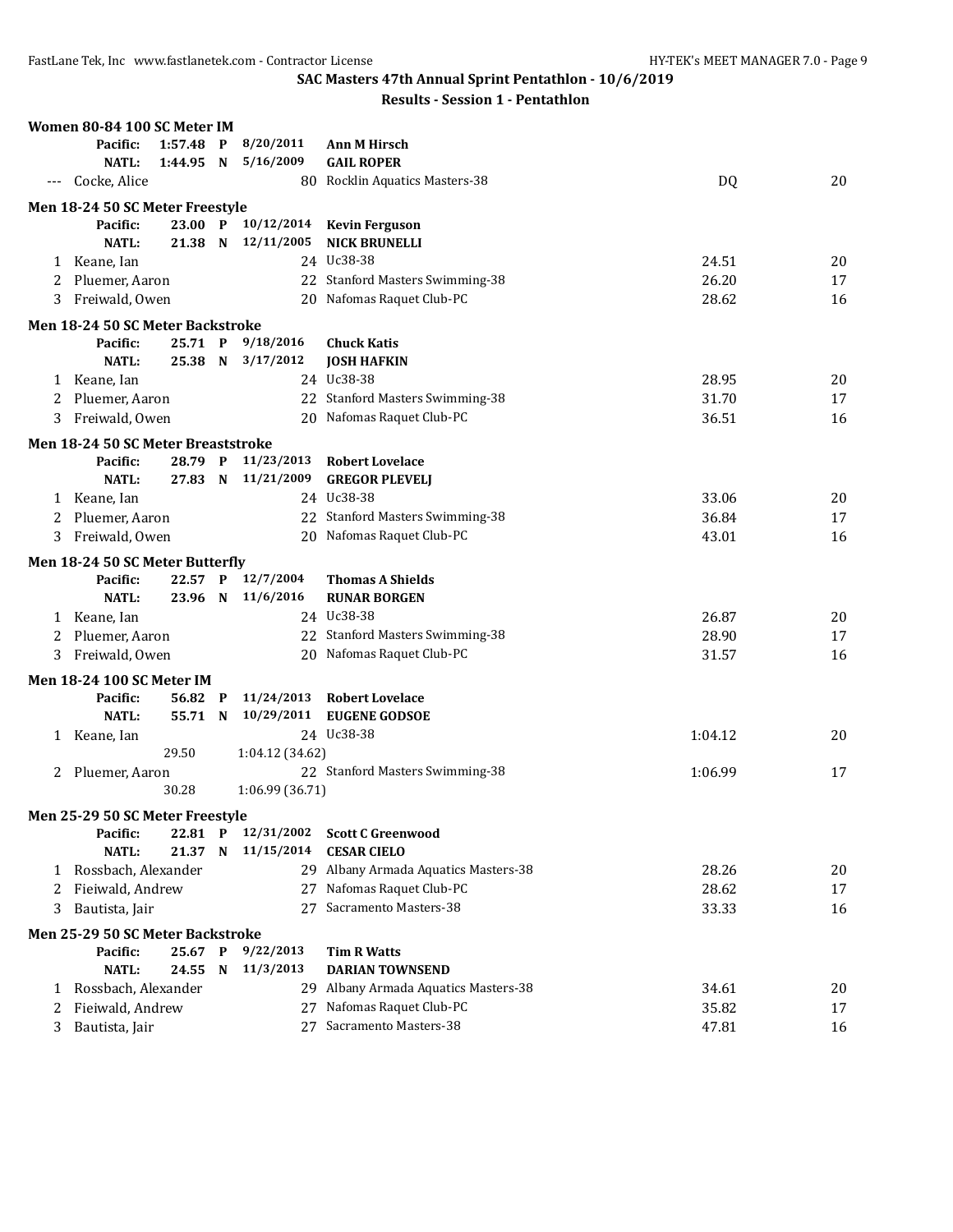|   | Men 25-29 50 SC Meter Breaststroke |            |                         |                                      |         |    |
|---|------------------------------------|------------|-------------------------|--------------------------------------|---------|----|
|   | Pacific:                           | 28.69 P    | 12/31/2012              | <b>John Dorr</b>                     |         |    |
|   | <b>NATL:</b>                       | 27.31 N    | 11/23/2013              | <b>EETU KARVONEN</b>                 |         |    |
| 1 | Rossbach, Alexander                |            |                         | 29 Albany Armada Aquatics Masters-38 | 40.56   | 20 |
| 2 | Fieiwald, Andrew                   |            |                         | 27 Nafomas Raquet Club-PC            | 42.16   | 17 |
| 3 | Bautista, Jair                     |            |                         | 27 Sacramento Masters-38             | 54.06   | 16 |
|   | Men 25-29 50 SC Meter Butterfly    |            |                         |                                      |         |    |
|   | Pacific:                           | 25.06 P    | 12/31/2007              | <b>Adam M Conway</b>                 |         |    |
|   | <b>NATL:</b>                       | 23.53 N    | 10/14/2018              | TOWNSEND\BORGEN                      |         |    |
|   | 1 Rossbach, Alexander              |            |                         | 29 Albany Armada Aquatics Masters-38 | 29.85   | 20 |
| 2 | Fieiwald, Andrew                   |            |                         | 27 Nafomas Raquet Club-PC            | 33.85   | 17 |
| 3 | Bautista, Jair                     |            | 27                      | Sacramento Masters-38                | 39.68   | 16 |
|   | <b>Men 25-29 100 SC Meter IM</b>   |            |                         |                                      |         |    |
|   | Pacific:                           | 56.39 P    | 9/25/2011               | <b>FRANK ZIO</b>                     |         |    |
|   | <b>NATL:</b>                       | 53.47<br>N | 11/3/2013               | <b>DARIAN TOWNSEND</b>               |         |    |
| 1 | Rossbach, Alexander                |            |                         | 29 Albany Armada Aquatics Masters-38 | 1:13.55 | 20 |
|   | 34.16                              |            | 1:13.55 (39.39)         |                                      |         |    |
| 2 | Fieiwald, Andrew                   |            |                         | 27 Nafomas Raquet Club-PC            | 1:16.36 | 17 |
|   | 35.24                              |            | 1:16.36 (41.12)         |                                      |         |    |
| 3 | Bautista, Jair                     |            |                         | 27 Sacramento Masters-38             | 1:35.83 | 16 |
|   | 42.80                              |            | 1:35.83 (53.03)         |                                      |         |    |
|   | Men 30-34 50 SC Meter Freestyle    |            |                         |                                      |         |    |
|   | Pacific:                           | 22.39 P    |                         | 10/16/2011 Anthony L Ervin           |         |    |
|   | <b>NATL:</b>                       | 21.91 N    |                         | 11/13/2016 DARIAN TOWNSEND           |         |    |
| 1 | Frink, Stephen                     |            |                         | 34 Richmond Plunge Masters-38        | 26.35   | 20 |
| 2 | Revelli, Reid                      |            |                         | 34 Uc38-38                           | 27.46   | 17 |
| 3 | Pluemer, Adam                      |            |                         | 31 Uc38-38                           | 30.66   | 16 |
| 4 | Fadloun, Taher                     |            |                         | 34 SwimNuts-PC                       | 34.86   | 15 |
|   |                                    |            |                         |                                      |         |    |
|   | Men 30-34 50 SC Meter Backstroke   |            |                         |                                      |         |    |
|   | Pacific:                           | 26.78 P    | 9/22/2019<br>11/12/2016 | <b>Tim R Watts</b>                   |         |    |
|   | <b>NATL:</b>                       | 24.75 N    |                         | <b>DARIAN TOWNSEND</b>               |         |    |
|   | 1 Frink, Stephen                   |            |                         | 34 Richmond Plunge Masters-38        | 33.48   | 20 |
| 2 | Pluemer, Adam                      |            |                         | 31 Uc38-38                           | 33.78   | 17 |
| 3 | Revelli, Reid                      |            |                         | 34 Uc38-38                           | 34.56   | 16 |
|   | Men 30-34 50 SC Meter Breaststroke |            |                         |                                      |         |    |
|   | Pacific:                           |            |                         | 28.81 P 12/31/2007 Jeff Commings     |         |    |
|   | NATL:                              |            | 28.01 N 12/7/2008       | <b>JEFF COMMINGS</b>                 |         |    |
| 1 | Frink, Stephen                     |            |                         | 34 Richmond Plunge Masters-38        | 38.88   | 20 |
| 2 | Pluemer, Adam                      |            |                         | 31 Uc38-38                           | 39.49   | 17 |
| 3 | Revelli, Reid                      |            |                         | 34 Uc38-38                           | 41.54   | 16 |
|   | Men 30-34 50 SC Meter Butterfly    |            |                         |                                      |         |    |
|   | Pacific:                           | 25.06 P    | 12/31/1989              | <b>Mike Bottom</b>                   |         |    |
|   | <b>NATL:</b>                       | 24.37 N    | 12/5/2015               | <b>MILORAD CAVIC</b>                 |         |    |
| 1 | Frink, Stephen                     |            |                         | 34 Richmond Plunge Masters-38        | 30.48   | 20 |
| 2 | Revelli, Reid                      |            |                         | 34 Uc38-38                           | 32.15   | 17 |
| 3 | Pluemer, Adam                      |            |                         | 31 Uc38-38                           | 33.80   | 16 |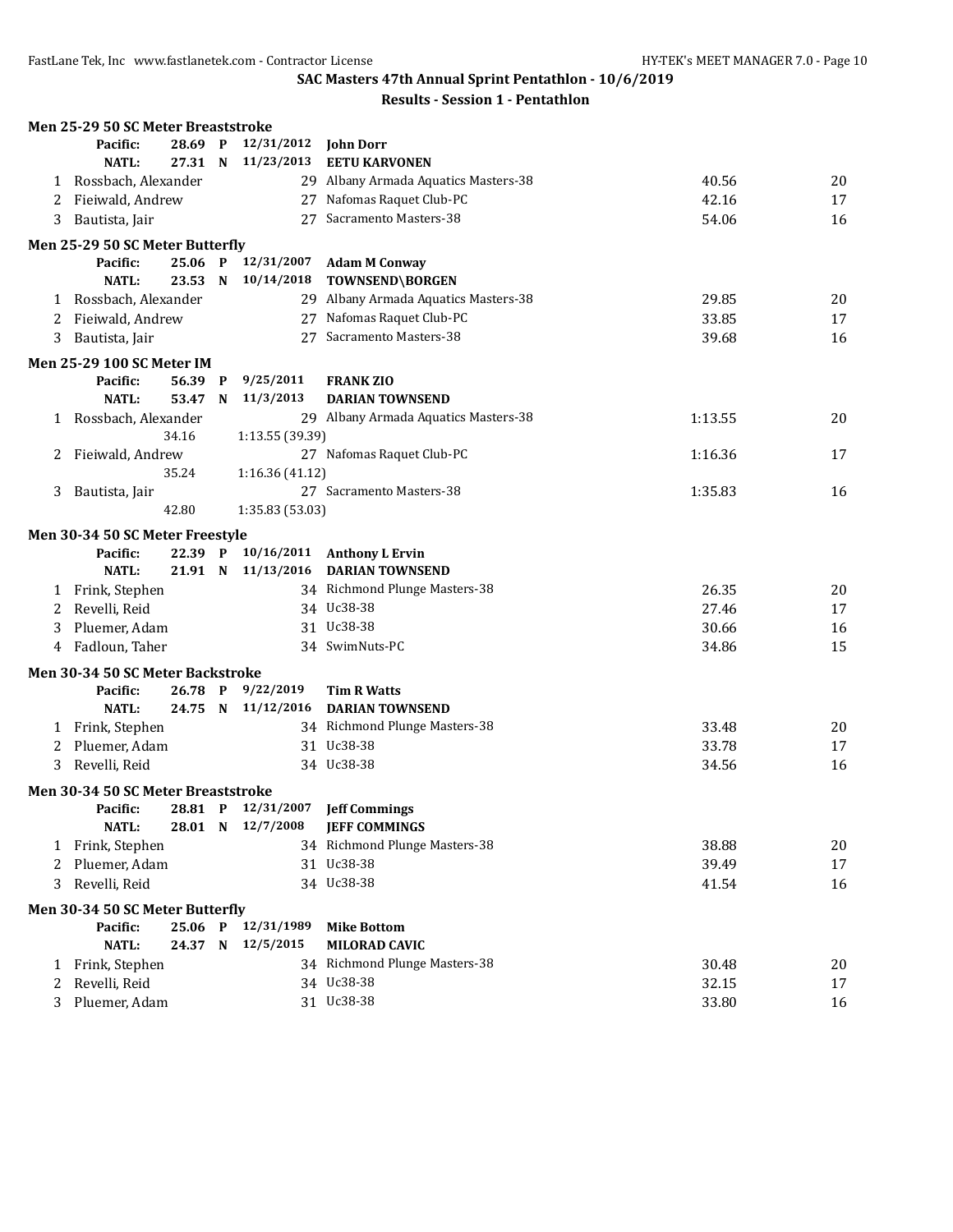|   | <b>Men 30-34 100 SC Meter IM</b>               |         |                 |                                      |         |    |
|---|------------------------------------------------|---------|-----------------|--------------------------------------|---------|----|
|   | Pacific:                                       | 57.28 P | 9/25/2011       | <b>Anthony L Ervin</b>               |         |    |
|   | <b>NATL:</b>                                   | 53.28 N | 11/13/2016      | <b>DARIAN TOWNSEND</b>               |         |    |
|   | 1 Frink, Stephen                               |         |                 | 34 Richmond Plunge Masters-38        | 1:11.15 | 20 |
|   |                                                | 33.00   | 1:11.15(38.15)  |                                      |         |    |
| 2 | Revelli, Reid                                  |         |                 | 34 Uc38-38                           | 1:18.36 | 17 |
|   |                                                | 35.37   | 1:18.36 (42.99) |                                      |         |    |
| 3 | Pluemer, Adam                                  |         |                 | 31 Uc38-38                           | 1:20.44 | 16 |
|   |                                                | 36.03   | 1:20.44 (44.41) |                                      |         |    |
|   | Men 35-39 50 SC Meter Freestyle                |         |                 |                                      |         |    |
|   | Pacific:                                       | 23.54 P | 12/2/2012       | <b>Scott C Greenwood</b>             |         |    |
|   | <b>NATL:</b>                                   | 21.81 N | 9/22/2018       | <b>ROLAND SCHOEMAN</b>               |         |    |
| 1 | Elcock, Nicholas R                             |         |                 | 38 Uc38-38                           | 25.80   | 20 |
| 2 | Warda, Hussein                                 |         |                 | 36 Spare Time American River Mast-38 | 26.20   | 17 |
| 3 | Wasiewski, Timothy                             |         |                 | 38 Uc38-38                           | 26.26   | 16 |
| 4 | Ignatov, Alex                                  |         | 38              | Temescal Aquatic Masters-38          | 27.32   | 15 |
| 5 | De Voss, Christopher                           |         | 38              | California Gold Masters-38           | 27.71   | 14 |
| 6 | Roper, Matt                                    |         | 37              | Davis Aquatic Masters-38             | 27.81   | 13 |
| 7 | Song, Jimmy                                    |         | 36              | Marcia's Enthusiastic Masters-38     | 31.44   | 12 |
|   | Men 35-39 50 SC Meter Backstroke               |         |                 |                                      |         |    |
|   | Pacific:                                       | 27.92 P | 12/31/2003      | <b>John Keppeler</b>                 |         |    |
|   | <b>NATL:</b>                                   | 25.72 N | 10/18/2009      | <b>EDILSON SILVA</b>                 |         |    |
| 1 | Wasiewski, Timothy                             |         |                 | 38 Uc38-38                           | 31.44   | 20 |
| 2 | Ignatov, Alex                                  |         |                 | 38 Temescal Aquatic Masters-38       | 31.63   | 17 |
| 3 | Roper, Matt                                    |         |                 | 37 Davis Aquatic Masters-38          | 32.09   | 16 |
| 4 | Elcock, Nicholas R                             |         |                 | 38 Uc38-38                           | 34.65   | 15 |
| 5 | De Voss, Christopher                           |         |                 | 38 California Gold Masters-38        | 37.38   | 14 |
| 6 | Song, Jimmy                                    |         |                 | 36 Marcia's Enthusiastic Masters-38  | 42.23   | 13 |
|   |                                                |         |                 |                                      |         |    |
|   | Men 35-39 50 SC Meter Breaststroke<br>Pacific: | 30.70 P | 12/31/2008      | <b>Jonathan T Manson</b>             |         |    |
|   | NATL:                                          | 26.66 N | 11/17/2018      | <b>ROLAND SCHOEMAN</b>               |         |    |
| 1 | Wasiewski, Timothy                             |         |                 | 38 Uc38-38                           | 32.79   | 20 |
| 2 | De Voss, Christopher                           |         |                 | 38 California Gold Masters-38        | 33.16   | 17 |
| 3 | Ignatov, Alex                                  |         | 38              | Temescal Aquatic Masters-38          | 33.40   | 16 |
| 4 | Elcock, Nicholas R                             |         |                 | 38 Uc38-38                           | 34.94   | 15 |
| 5 | Roper, Matt                                    |         |                 | 37 Davis Aquatic Masters-38          | 36.29   | 14 |
| 6 |                                                |         |                 | 36 Marcia's Enthusiastic Masters-38  | 37.09   | 13 |
|   | Song, Jimmy                                    |         |                 |                                      |         |    |
|   | Men 35-39 50 SC Meter Butterfly                |         |                 |                                      |         |    |
|   | Pacific:                                       | 25.82 P | 12/31/2009      | <b>Lee G Wanie</b>                   |         |    |
|   | <b>NATL:</b>                                   | 23.12 N | 11/18/2018      | <b>ROLAND SCHOEMAN</b>               |         |    |
| 1 | Valdivieso, Juan P                             |         |                 | 38 The Olympic Club-38               | 26.65   | 20 |
| 2 | Elcock, Nicholas R                             |         |                 | 38 Uc38-38                           | 29.18   | 17 |
| 3 | Ignatov, Alex                                  |         | 38              | Temescal Aquatic Masters-38          | 29.21   | 16 |
| 4 | Wasiewski, Timothy                             |         | 38              | Uc38-38                              | 29.29   | 15 |
| 5 | Warda, Hussein                                 |         | 36              | Spare Time American River Mast-38    | 29.50   | 14 |
| 6 | Roper, Matt                                    |         | 37              | Davis Aquatic Masters-38             | 29.79   | 13 |
| 7 | De Voss, Christopher                           |         | 38              | California Gold Masters-38           | 31.53   | 12 |
| 8 | Song, Jimmy                                    |         |                 | 36 Marcia's Enthusiastic Masters-38  | 35.76   | 11 |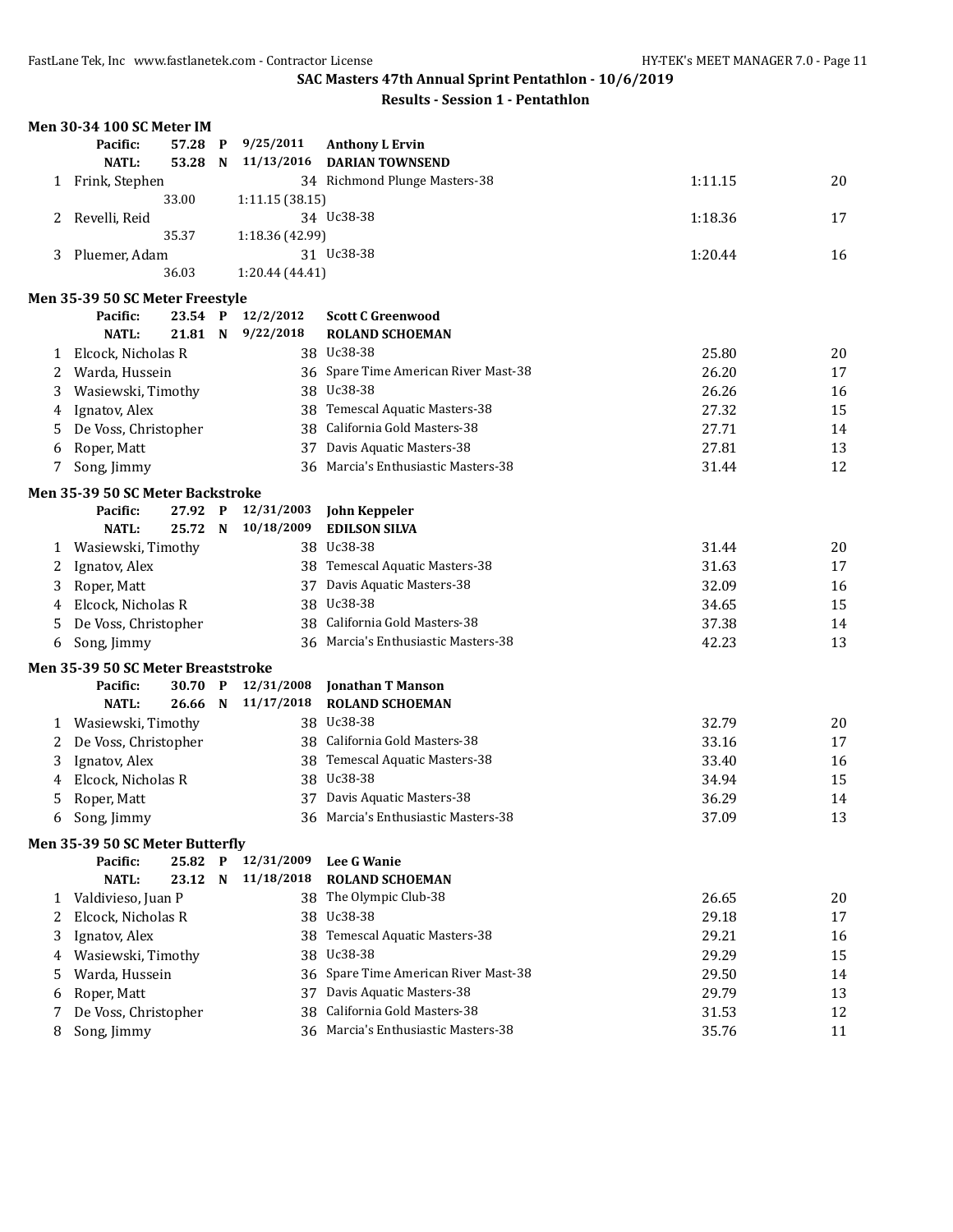|              | Men 35-39 100 SC Meter IM          |         |              |                                      |                                                       |         |    |
|--------------|------------------------------------|---------|--------------|--------------------------------------|-------------------------------------------------------|---------|----|
|              | Pacific:                           | 1:01.59 | P            | 10/21/2007                           | <b>Roque J Santos</b>                                 |         |    |
|              | <b>NATL:</b>                       | 56.36   | N            | 12/2/2012                            | <b>GLENN COUNTS</b>                                   |         |    |
|              | 1 Ignatov, Alex                    |         |              |                                      | 38 Temescal Aquatic Masters-38                        | 1:06.27 | 20 |
|              |                                    | 30.53   |              | 1:06.27 (35.74)                      |                                                       |         |    |
| 2            | Roper, Matt                        |         |              |                                      | 37 Davis Aquatic Masters-38                           | 1:08.52 | 17 |
|              |                                    | 31.48   |              | 1:08.52 (37.04)                      |                                                       |         |    |
| 3            | Wasiewski, Timothy                 |         |              |                                      | 38 Uc38-38                                            | 1:09.16 | 16 |
|              |                                    | 32.48   |              | 1:09.16 (36.68)                      |                                                       |         |    |
| 4            | Elcock, Nicholas R                 |         |              |                                      | 38 Uc38-38                                            | 1:09.24 | 15 |
|              |                                    | 32.83   |              | 1:09.24 (36.41)                      |                                                       |         |    |
| 5            | De Voss, Christopher               |         |              |                                      | 38 California Gold Masters-38                         | 1:15.72 | 14 |
|              |                                    | 36.99   |              | 1:15.72 (38.73)                      |                                                       |         |    |
| 6            | Song, Jimmy                        |         |              |                                      | 36 Marcia's Enthusiastic Masters-38                   | 1:19.41 | 13 |
|              |                                    | 39.22   |              | 1:19.41 (40.19)                      |                                                       |         |    |
|              | Men 40-44 50 SC Meter Freestyle    |         |              |                                      |                                                       |         |    |
|              | Pacific:                           | 24.58 P |              | 12/31/2003                           | <b>David E Boatwrigh</b>                              |         |    |
|              | <b>NATL:</b>                       | 23.13   | N            | 8/15/2013                            | <b>BRIAN JACOBSON</b>                                 |         |    |
| 1            | Macdonald, Jeremy                  |         |              |                                      | 40 Spare Time American River Mast-38                  | 25.75   | 20 |
| 2            | Hennessy, Bryant                   |         |              | 43 California Capital Aquatics Ma-38 | 27.81                                                 | 17      |    |
| 3            | Hanley, Nicholas                   |         |              | 40 Vacaville Swim Club-38            | 27.94                                                 | 16      |    |
| 4            | Barrett, Jeffrey                   |         |              | 42 Walnut Creek Masters-38           | 28.87                                                 | 15      |    |
|              | Men 40-44 50 SC Meter Backstroke   |         |              |                                      |                                                       |         |    |
|              | Pacific:                           | 28.50 P |              | 10/11/2008                           | <b>Rick Gould</b>                                     |         |    |
|              | <b>NATL:</b>                       | 25.53 N |              | 12/12/2009                           | <b>MICHAEL ROSS</b>                                   |         |    |
| $\mathbf{1}$ | Macdonald, Jeremy                  |         |              |                                      | 40 Spare Time American River Mast-38                  | 29.80   | 20 |
| 2            | Hanley, Nicholas                   |         |              |                                      | 40 Vacaville Swim Club-38                             | 32.98   | 17 |
| 3            | Hennessy, Bryant                   |         |              |                                      | 43 California Capital Aquatics Ma-38                  | 33.84   | 16 |
| 4            | Barrett, Jeffrey                   |         |              |                                      | 42 Walnut Creek Masters-38                            | 37.76   | 15 |
|              |                                    |         |              |                                      |                                                       |         |    |
|              | Men 40-44 50 SC Meter Breaststroke |         |              |                                      |                                                       |         |    |
|              | Pacific:                           | 29.22   | $\mathbf{P}$ | 12/31/2009                           | <b>Roque J Santos</b>                                 |         |    |
|              | <b>NATL:</b>                       | 28.21 N |              | 11/17/2018                           | <b>JEFF COMMINGS</b>                                  |         |    |
| 1            | Macdonald, Jeremy                  |         |              | 40                                   | Spare Time American River Mast-38                     | 33.60   | 20 |
| 2            | Menna, Greg                        |         |              |                                      | 42 Davis Aquatic Masters-38<br>Vacaville Swim Club-38 | 33.69   | 17 |
| 3            | Hanley, Nicholas                   |         |              | 40                                   |                                                       | 35.92   | 16 |
| 4            | Barrett, Jeffrey                   |         |              |                                      | 42 Walnut Creek Masters-38                            | 38.95   | 15 |
| 5            | Hennessy, Bryant                   |         |              |                                      | 43 California Capital Aquatics Ma-38                  | 41.16   | 14 |
|              | Men 40-44 50 SC Meter Butterfly    |         |              |                                      |                                                       |         |    |
|              | Pacific:                           | 27.06 P |              | 10/11/2005                           | <b>Roger Brisbane</b>                                 |         |    |
|              | <b>NATL:</b>                       | 24.91 N |              | 12/6/2008                            | <b>MICHAEL ROSS</b>                                   |         |    |
|              | 1 Menna, Greg                      |         |              |                                      | 42 Davis Aquatic Masters-38                           | 28.13   | 20 |
| 2            | Macdonald, Jeremy                  |         |              |                                      | 40 Spare Time American River Mast-38                  | 29.16   | 17 |
| 3            | Hennessy, Bryant                   |         |              |                                      | 43 California Capital Aquatics Ma-38                  | 29.74   | 16 |
| 4            | Hanley, Nicholas                   |         |              |                                      | 40 Vacaville Swim Club-38                             | 31.45   | 15 |
| 5            | Barrett, Jeffrey                   |         |              |                                      | 42 Walnut Creek Masters-38                            | 32.93   | 14 |
|              | <b>Men 40-44 100 SC Meter IM</b>   |         |              |                                      |                                                       |         |    |
|              | Pacific:                           | 58.94 P |              | 11/16/2008                           | <b>Roque J Santos</b>                                 |         |    |
|              | <b>NATL:</b>                       | 57.19 N |              | 11/16/2014                           | <b>JEFF COMMINGS</b>                                  |         |    |
|              | 1 Macdonald, Jeremy                |         |              |                                      | 40 Spare Time American River Mast-38                  | 1:05.56 | 20 |
|              |                                    |         |              |                                      |                                                       |         |    |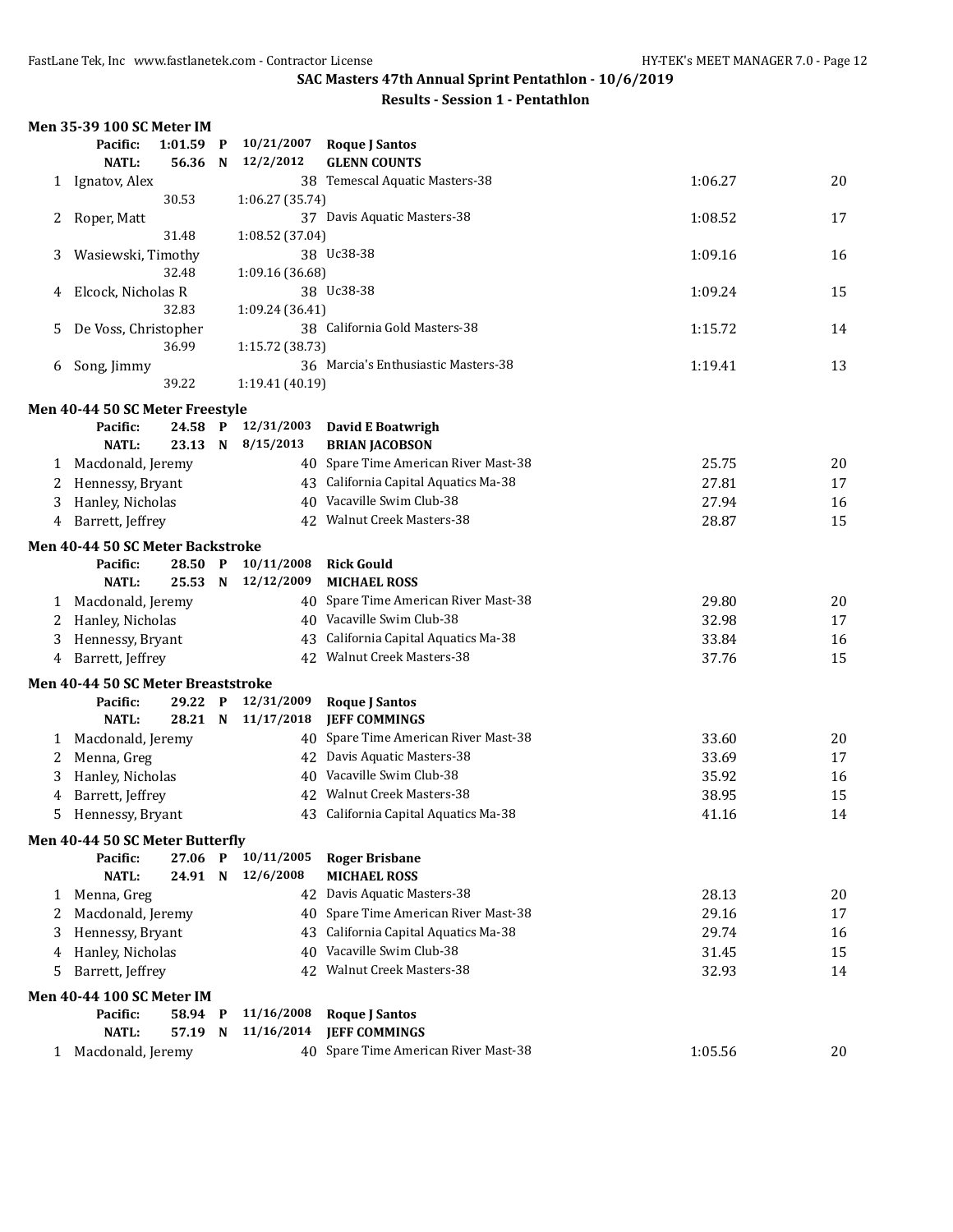|   | (Men 40-44 100 SC Meter IM)        |         |              |                              |                                      |         |    |
|---|------------------------------------|---------|--------------|------------------------------|--------------------------------------|---------|----|
|   | 2 Menna, Greg                      |         |              |                              | 42 Davis Aquatic Masters-38          | 1:06.27 | 17 |
|   |                                    | 31.38   |              | 1:06.27 (34.89)              |                                      |         |    |
| 3 | Hanley, Nicholas                   |         |              |                              | 40 Vacaville Swim Club-38            | 1:12.30 | 16 |
|   |                                    | 33.76   |              | 1:12.30 (38.54)              |                                      |         |    |
| 4 | Hennessy, Bryant                   |         |              |                              | 43 California Capital Aquatics Ma-38 | 1:13.72 | 15 |
|   |                                    | 32.42   |              | 1:13.72 (41.30)              |                                      |         |    |
| 5 | Barrett, Jeffrey                   |         |              |                              | 42 Walnut Creek Masters-38           | 1:20.14 | 14 |
|   |                                    | 36.17   |              | 1:20.14 (43.97)              |                                      |         |    |
|   | Men 45-49 50 SC Meter Freestyle    |         |              |                              |                                      |         |    |
|   | Pacific:                           | 24.67   | P            | 12/31/2008                   | David E Boatwrigh                    |         |    |
|   | <b>NATL:</b>                       | 23.58 N |              | 11/13/2016                   | <b>SIPHIWE BALEKA</b>                |         |    |
| 1 | Jorgensen, Erik                    |         |              |                              | 45 Sacramento Masters-38             | 26.39   | 20 |
| 2 | Moll, Eric                         |         |              |                              | 47 Uc38-38                           | 27.79   | 17 |
| 3 | Jones, Keith                       |         |              |                              | 49 Peninsula Community Center Mas-38 | 28.13   | 16 |
| 4 | Fahlen, Mark                       |         |              |                              | 48 Modesto Area Aquatic Club-38      | 28.51   | 15 |
| 5 | Collins, Thomas D                  |         |              | 47                           | Spare Time American River Mast-38    | 29.96   | 14 |
| 6 | Wright, Eric                       |         |              |                              | 46 California Gold Masters-38        | 30.35   | 13 |
| 7 | Dowd, Joe                          |         |              | 48 Sierra Marlins Masters-38 | 33.12                                | 12      |    |
|   | Men 45-49 50 SC Meter Backstroke   |         |              |                              |                                      |         |    |
|   | Pacific:                           | 29.16 P |              | 10/14/2018                   | <b>Peter S Moore</b>                 |         |    |
|   | <b>NATL:</b>                       | 27.02 N |              | 12/12/2009                   | <b>CHRIS STEVENSON</b>               |         |    |
| 1 | Jorgensen, Erik                    |         |              |                              | 45 Sacramento Masters-38             | 33.55   | 20 |
| 2 | Fahlen, Mark                       |         |              |                              | 48 Modesto Area Aquatic Club-38      | 36.17   | 17 |
| 3 | Moll, Eric                         |         |              |                              | 47 Uc38-38                           | 36.40   | 16 |
| 4 | Jones, Keith                       |         |              |                              | 49 Peninsula Community Center Mas-38 | 37.63   | 15 |
| 5 | Wright, Eric                       |         |              |                              | 46 California Gold Masters-38        | 37.99   | 14 |
| 6 | Collins, Thomas D                  |         |              |                              | 47 Spare Time American River Mast-38 | 39.93   | 13 |
| 7 | Dowd, Joe                          |         |              |                              | 48 Sierra Marlins Masters-38         | 44.03   | 12 |
|   | Men 45-49 50 SC Meter Breaststroke |         |              |                              |                                      |         |    |
|   | Pacific:                           | 31.24   | $\mathbf{P}$ | 12/31/2001                   | <b>Lee A Rider</b>                   |         |    |
|   | <b>NATL:</b>                       |         |              | 28.88 N 10/12/2013           | <b>TODD TORRES</b>                   |         |    |
| 1 | Moll, Eric                         |         |              |                              | 47 Uc38-38                           | 34.37   | 20 |
| 2 | Jorgensen, Erik                    |         |              |                              | 45 Sacramento Masters-38             | 34.94   | 17 |
| 3 | Jones, Keith                       |         |              |                              | 49 Peninsula Community Center Mas-38 | 36.97   | 16 |
| 4 | Wright, Eric                       |         |              |                              | 46 California Gold Masters-38        | 38.13   | 15 |
| 5 | Fahlen, Mark                       |         |              |                              | 48 Modesto Area Aquatic Club-38      | 38.40   | 14 |
| 6 | Collins, Thomas D                  |         |              | 47                           | Spare Time American River Mast-38    | 38.73   | 13 |
| 7 | Dowd, Joe                          |         |              | 48                           | Sierra Marlins Masters-38            | 40.16   | 12 |
|   |                                    |         |              |                              |                                      |         |    |
|   | Men 45-49 50 SC Meter Butterfly    |         |              |                              |                                      |         |    |
|   | Pacific:                           | 26.65   | $\mathbf{P}$ | 10/2/2011                    | <b>Matt Jones</b>                    |         |    |
|   | <b>NATL:</b>                       | 25.74   | N            | 12/13/2009                   | <b>FRITZ BEDFORD</b>                 |         |    |
| 1 | Jorgensen, Erik                    |         |              | 45                           | Sacramento Masters-38                | 29.83   | 20 |
| 2 | Moll, Eric                         |         |              |                              | 47 Uc38-38                           | 30.37   | 17 |
| 3 | Jones, Keith                       |         |              | 49                           | Peninsula Community Center Mas-38    | 31.16   | 16 |
| 4 | Fahlen, Mark                       |         |              | 48                           | Modesto Area Aquatic Club-38         | 32.47   | 15 |
| 5 | Collins, Thomas D                  |         |              | 47                           | Spare Time American River Mast-38    | 33.01   | 14 |
| 6 | Dowd, Joe                          |         |              |                              | 48 Sierra Marlins Masters-38         | 36.76   | 13 |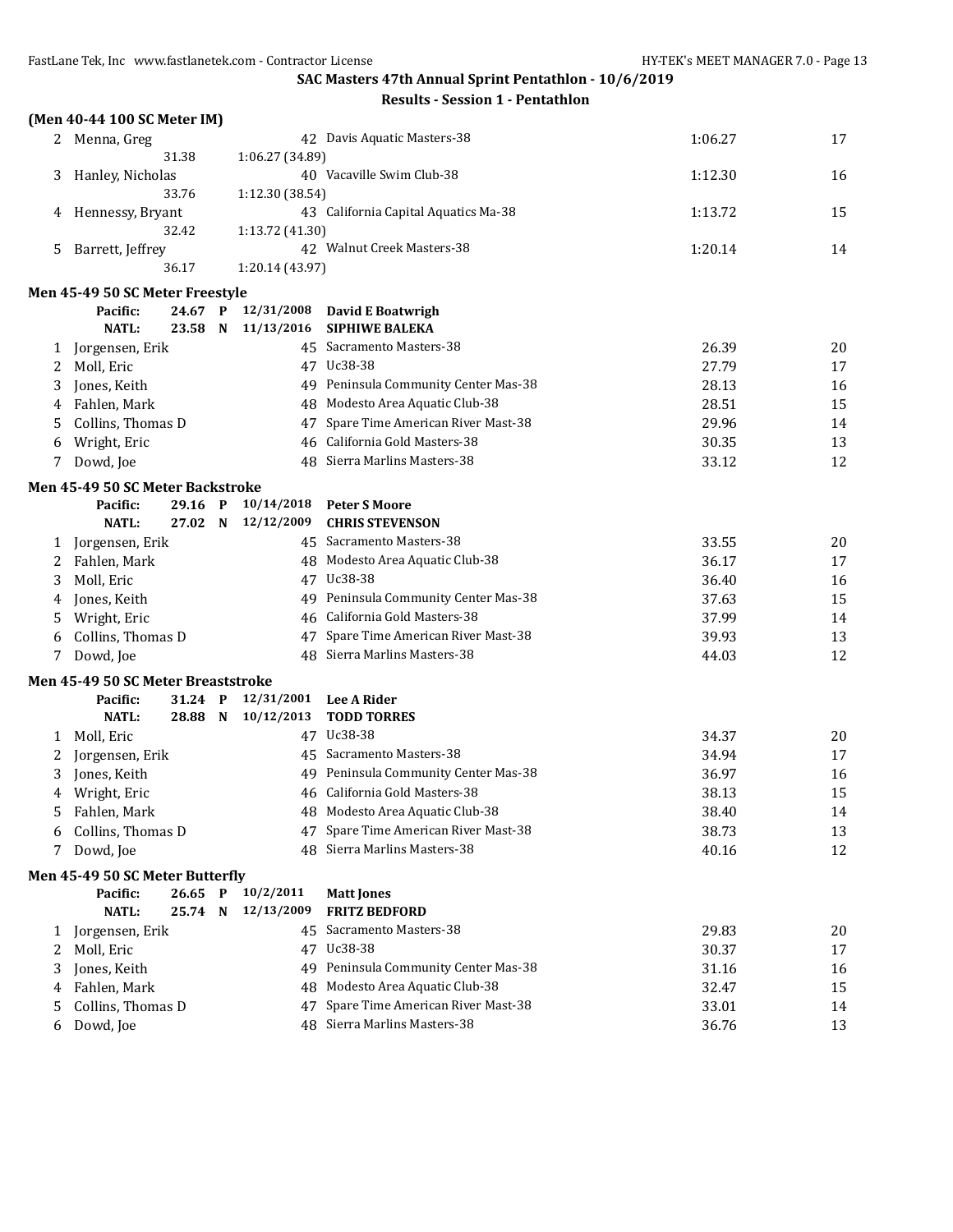| <b>Results - Session 1 - Pentathlon</b> |  |  |
|-----------------------------------------|--|--|
|-----------------------------------------|--|--|

|      | Men 45-49 100 SC Meter IM               |         |             |                    |                                      |         |       |
|------|-----------------------------------------|---------|-------------|--------------------|--------------------------------------|---------|-------|
|      | Pacific:                                | 1:03.29 | $\mathbf P$ | 10/10/2015         | <b>Roque J Santos</b>                |         |       |
|      | <b>NATL:</b>                            | 1:00.09 | N           | 11/13/2016         | <b>SIPHIWE BALEKA</b>                |         |       |
| 1    | Jorgensen, Erik                         |         |             |                    | 45 Sacramento Masters-38             | 1:12.42 | 20    |
|      |                                         | 34.75   |             | 1:12.42 (37.67)    |                                      |         |       |
| 2    | Moll, Eric                              |         |             |                    | 47 Uc38-38                           | 1:13.07 | 17    |
|      |                                         | 34.72   |             | 1:13.07 (38.35)    |                                      |         |       |
| 3    | Fahlen, Mark                            |         |             |                    | 48 Modesto Area Aquatic Club-38      | 1:13.44 | 16    |
|      |                                         | 35.37   |             | 1:13.44 (38.07)    |                                      |         |       |
| 4    | Jones, Keith                            |         |             |                    | 49 Peninsula Community Center Mas-38 | 1:15.59 | 15    |
|      |                                         | 36.42   |             | 1:15.59 (39.17)    |                                      |         |       |
| 5    | Wright, Eric                            |         |             |                    | 46 California Gold Masters-38        | 1:17.54 | 14    |
|      |                                         | 37.67   |             | 1:17.54 (39.87)    |                                      |         |       |
| 6    | Collins, Thomas D                       | 36.37   |             |                    | 47 Spare Time American River Mast-38 | 1:18.10 | 13    |
|      |                                         |         |             | 1:18.10 (41.73)    | 48 Sierra Marlins Masters-38         |         |       |
| 7    | Dowd, Joe                               | 42.02   |             | 1:23.60 (41.58)    |                                      | 1:23.60 | 12    |
|      |                                         |         |             |                    |                                      |         |       |
|      | Men 50-54 50 SC Meter Freestyle         |         |             |                    |                                      |         |       |
|      | Pacific:                                | 25.53 P |             | 12/31/2003         | <b>Thomas W Whatley</b>              |         |       |
|      | <b>NATL:</b>                            | 23.38   | $\mathbf N$ | 10/18/2009         | <b>ROWDY GAINES</b>                  |         |       |
| 1    | Badding, Gerald                         |         |             | 53.                | Swim Devils Masters-PC               | 26.18   | 20    |
| 2    | Jones, Brian A                          |         |             | 54                 | Sierra Marlins Masters-38            | 26.72   | 17    |
| 3    | Hamilton, Rick                          |         |             | 52                 | Manatee Aquatic Masters Inc-38       | 26.86   | 16    |
| 4    | Vollstedt, Mark                         |         |             | 51                 | Spare Time American River Mast-38    | 27.53   | 15    |
| 5    | Smith, Stephen M                        |         |             | 53                 | Sacramento Masters-38                | 28.75   | 14    |
| 6    | Rombold, Joseph                         |         |             |                    | 54 Spare Time American River Mast-38 | 30.12   | 13    |
| 7    | Mullany, Courtney P                     |         |             |                    | 50 Life Time Swim Pacific-38         | 31.19   | 12    |
|      | <b>Men 50-54 50 SC Meter Backstroke</b> |         |             |                    |                                      |         |       |
|      | Pacific:                                |         |             | 29.64 P 12/3/2017  | <b>Rick M Hamilton</b>               |         |       |
|      | <b>NATL:</b>                            |         |             | 26.69 N 10/24/2015 | <b>FRITZ BEDFORD</b>                 |         |       |
| 1    | Hamilton, Rick                          |         |             |                    | 52 Manatee Aquatic Masters Inc-38    | 30.29   | 20    |
| 2    | Jones, Brian A                          |         |             |                    | 54 Sierra Marlins Masters-38         | 30.89   | 17    |
| 3    | Badding, Gerald                         |         |             |                    | 53 Swim Devils Masters-PC            | 32.52   | 16    |
| 4    | Smith, Stephen M                        |         |             |                    | 53 Sacramento Masters-38             | 34.78   | 15    |
| 5    | Vollstedt, Mark                         |         |             |                    | 51 Spare Time American River Mast-38 | 35.60   | 14    |
| 6    | Mullany, Courtney P                     |         |             |                    | 50 Life Time Swim Pacific-38         | 39.77   | 13    |
| 7    | Rombold, Joseph                         |         |             |                    | 54 Spare Time American River Mast-38 | 41.05   | 12    |
|      | 8 Leveroni, Kevin E                     |         |             |                    | 52 Piranhas Aquatic Club-38          | 45.41   | 11    |
|      | Men 50-54 50 SC Meter Breaststroke      |         |             |                    |                                      |         |       |
|      | Pacific:                                | 31.10 P |             | 10/18/2009         | <b>Gary L Patterson</b>              |         |       |
|      | <b>NATL:</b>                            | 29.84   | $\mathbf N$ | 12/8/2013          | <b>DAVID GUTHRIE</b>                 |         |       |
| 1    | Badding, Gerald                         |         |             | 53.                | Swim Devils Masters-PC               | 33.38   | 20    |
| 2    | Hamilton, Rick                          |         |             | 52                 | Manatee Aquatic Masters Inc-38       | 35.93   | 17    |
| 3    | Jones, Brian A                          |         |             | 54                 | Sierra Marlins Masters-38            | 36.70   | 16    |
| *4   | Smith, Stephen M                        |         |             | 53                 | Sacramento Masters-38                | 38.24   | 14.50 |
| $*4$ | Mullany, Courtney P                     |         |             | 50                 | Life Time Swim Pacific-38            | 38.24   | 14.50 |
| 6    | Leveroni, Kevin E                       |         |             | 52                 | Piranhas Aquatic Club-38             | 39.10   | 13    |
| 7    | Rombold, Joseph                         |         |             |                    | 54 Spare Time American River Mast-38 | 39.13   | 12    |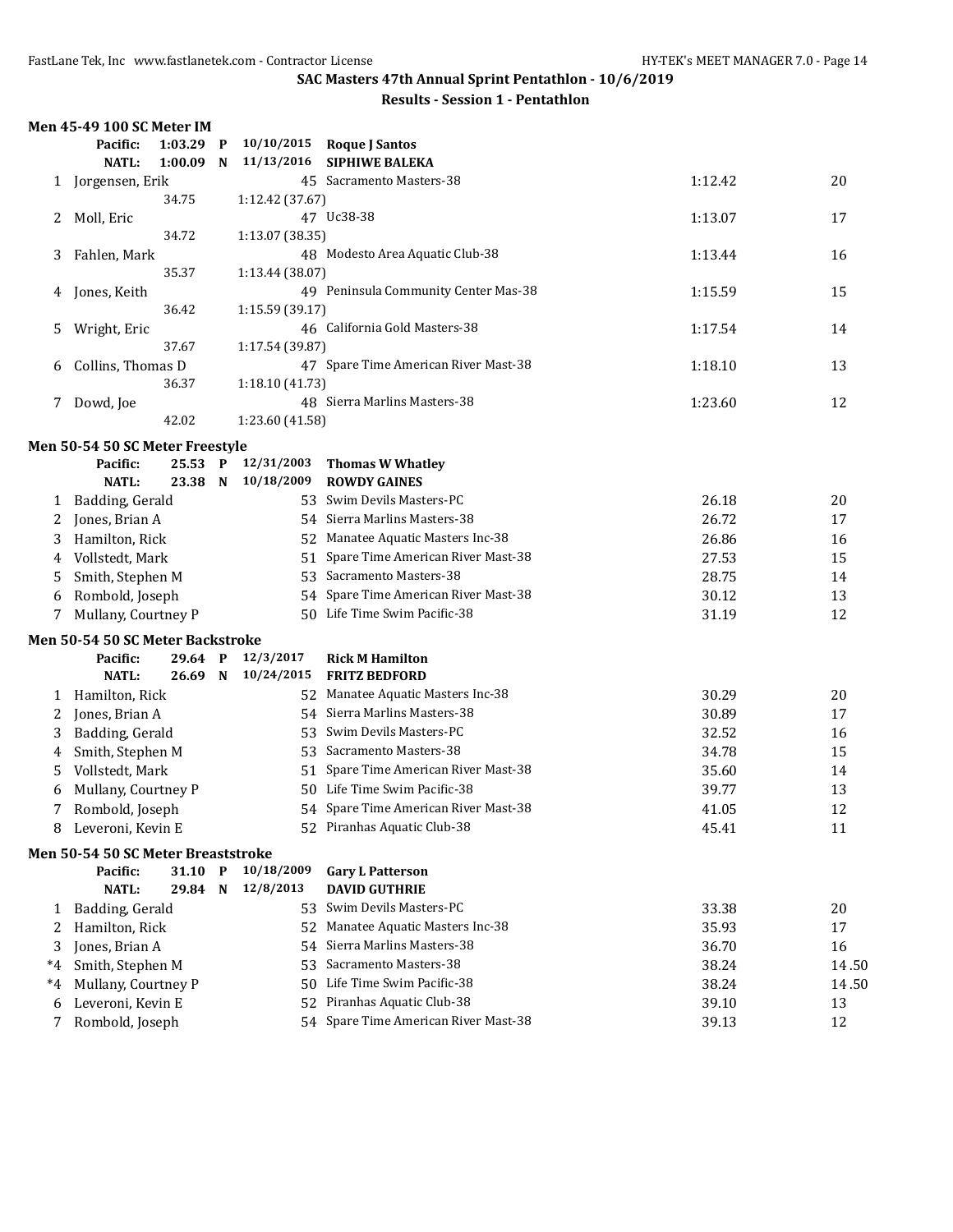|    | Men 50-54 50 SC Meter Butterfly  |             |                 |                                      |         |    |
|----|----------------------------------|-------------|-----------------|--------------------------------------|---------|----|
|    | Pacific:                         | 26.12 P     | 12/31/2007      | <b>Paul V Carter</b>                 |         |    |
|    | <b>NATL:</b>                     | 25.74 N     | 12/8/2018       | <b>STEVE HILTABIDDLE</b>             |         |    |
| 1  | Badding, Gerald                  |             |                 | 53 Swim Devils Masters-PC            | 28.67   | 20 |
| 2  | Hamilton, Rick                   |             |                 | 52 Manatee Aquatic Masters Inc-38    | 28.72   | 17 |
| 3  | Jones, Brian A                   |             |                 | 54 Sierra Marlins Masters-38         | 28.87   | 16 |
| 4  | Smith, Stephen M                 |             |                 | 53 Sacramento Masters-38             | 30.01   | 15 |
| 5  | Roepke, Frank                    |             |                 | 54 Spare Time American River Mast-38 | 30.41   | 14 |
| 6  | Vollstedt, Mark                  |             |                 | 51 Spare Time American River Mast-38 | 30.44   | 13 |
| 7  | Mullany, Courtney P              |             |                 | 50 Life Time Swim Pacific-38         | 33.79   | 12 |
| 8  | Leveroni, Kevin E                |             |                 | 52 Piranhas Aquatic Club-38          | 34.74   | 11 |
|    | <b>Men 50-54 100 SC Meter IM</b> |             |                 |                                      |         |    |
|    | Pacific:                         | $1:02.51$ P | 12/31/2008      | <b>Ken Shilling</b>                  |         |    |
|    | <b>NATL:</b>                     | $1:00.57$ N | 12/10/2016      | <b>SCOTT HEBER</b>                   |         |    |
|    | 1 Hamilton, Rick                 |             |                 | 52 Manatee Aquatic Masters Inc-38    | 1:06.53 | 20 |
|    |                                  | 29.89       | 1:06.53 (36.64) |                                      |         |    |
| 2  | Badding, Gerald                  |             |                 | 53 Swim Devils Masters-PC            | 1:07.03 | 17 |
|    |                                  | 31.59       | 1:07.03 (35.44) |                                      |         |    |
| 3  | Jones, Brian A                   |             |                 | 54 Sierra Marlins Masters-38         | 1:08.99 | 16 |
|    |                                  | 32.26       | 1:08.99 (36.73) |                                      |         |    |
| 4  | Smith, Stephen M                 |             |                 | 53 Sacramento Masters-38             | 1:10.03 | 15 |
|    |                                  | 32.61       | 1:10.03 (37.42) |                                      |         |    |
| 5. | Vollstedt, Mark                  |             |                 | 51 Spare Time American River Mast-38 | 1:13.30 | 14 |
|    |                                  | 33.94       | 1:13.30 (39.36) |                                      |         |    |
| 6  | Mullany, Courtney P              |             |                 | 50 Life Time Swim Pacific-38         | 1:18.45 | 13 |
|    |                                  | 37.20       | 1:18.45 (41.25) |                                      |         |    |
| 7  | Rombold, Joseph                  |             |                 | 54 Spare Time American River Mast-38 | 1:22.30 | 12 |
|    |                                  | 38.37       | 1:22.30 (43.93) |                                      |         |    |
|    | Men 55-59 50 SC Meter Freestyle  |             |                 |                                      |         |    |
|    | Pacific:                         | $26.15$ P   | 12/31/2009      | <b>Eric D van Boer</b>               |         |    |
|    | NATL:                            | 24.66 N     | 10/10/2015      | <b>STEVE WOOD</b>                    |         |    |
| 1  | Harvill, Tom                     |             |                 | 58 Wildcat Alumni Masters-38         | 26.39   | 20 |
| 2  | Keating, Kevin                   |             |                 | 55 Sebastopol Masters Aquatic Clu-38 | 28.43   | 17 |
| 3  | Ehrenberger, Dennis              |             |                 | 55 California Capital Aquatics Ma-38 | 28.61   | 16 |
| 4  | Keighley, Tim D                  |             |                 | 58 Quicksilver-38                    | 28.78   | 15 |
| 5  | Taylor, Ron                      |             |                 | 59 Richmond Plunge Masters-38        | 30.02   | 14 |
|    | 6 Maryatt, Andrew                |             |                 | 58 Rocklin Aquatics Masters-38       | 30.41   | 13 |
| 7  | Spangler, Brian                  |             |                 | 57 Wildcat Alumni Masters-38         | 32.50   | 12 |
| 8  | Boedtker, Markus                 |             |                 | 55 Sacramento Masters-38             | 32.57   | 11 |
| 9  | Campbell, Chris                  |             |                 | 57 Mountain View Masters-38          | 34.16   | 9  |
| 10 | Curran, Barry I                  |             |                 | 58 Sierra Marlins Masters-38         | 34.29   | 7  |
| 11 | Davis, Joe                       |             |                 | 55 Spare Time American River Mast-38 | 35.01   | 6  |
| 12 | Stein, Todd                      |             |                 | 59 Uc38-38                           | 35.56   | 5  |
|    | Men 55-59 50 SC Meter Backstroke |             |                 |                                      |         |    |
|    | Pacific:                         | 30.40 P     | 12/31/2000      | <b>Tim A Birnie</b>                  |         |    |
|    | <b>NATL:</b>                     | 27.62 N     | 10/10/2015      | <b>STEVE WOOD</b>                    |         |    |
| 1  | Harvill, Tom                     |             |                 | 58 Wildcat Alumni Masters-38         | 33.34   | 20 |
| 2  | Taylor, Ron                      |             |                 | 59 Richmond Plunge Masters-38        | 33.92   | 17 |
| 3  | Keighley, Tim D                  |             | 58              | Quicksilver-38                       | 34.23   | 16 |
| 4  | Keating, Kevin                   |             |                 | 55 Sebastopol Masters Aquatic Clu-38 | 36.02   | 15 |
| 5  | Maryatt, Andrew                  |             | 58              | Rocklin Aquatics Masters-38          | 37.25   | 14 |
| 6  | Ehrenberger, Dennis              |             |                 | 55 California Capital Aquatics Ma-38 | 38.46   | 13 |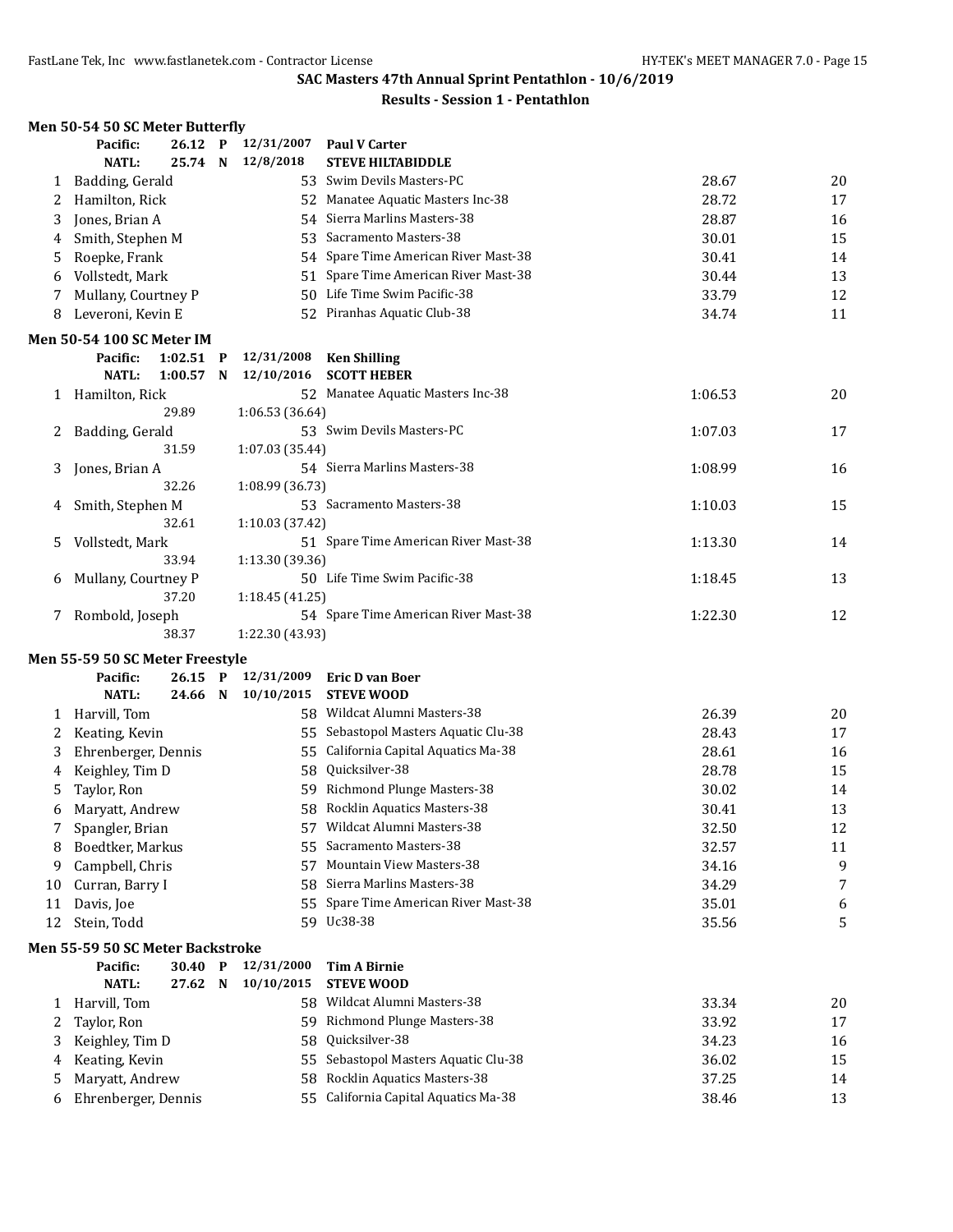|    | (Men 55-59 50 SC Meter Backstroke) |             |                 |                                      |         |    |
|----|------------------------------------|-------------|-----------------|--------------------------------------|---------|----|
|    | Boedtker, Markus                   |             |                 | 55 Sacramento Masters-38             | 39.48   | 12 |
| 8  | Davis, Joe                         |             |                 | 55 Spare Time American River Mast-38 | 41.13   | 11 |
| 9  | Curran, Barry I                    |             | 58              | Sierra Marlins Masters-38            | 42.13   | 9  |
| 10 | Spangler, Brian                    |             | 57              | Wildcat Alumni Masters-38            | 42.59   | 7  |
| 11 | Stein, Todd                        |             |                 | 59 Uc38-38                           | 44.01   | 6  |
| 12 | Campbell, Chris                    |             |                 | 57 Mountain View Masters-38          | 44.41   | 5  |
|    | Men 55-59 50 SC Meter Breaststroke |             |                 |                                      |         |    |
|    | Pacific:                           | 32.18 P     | 12/31/2001      | <b>Robert Strand</b>                 |         |    |
|    | <b>NATL:</b>                       | 30.37 N     | 12/17/2016      | <b>DAVID GUTHRIE</b>                 |         |    |
| 1  | Ehrenberger, Dennis                |             |                 | 55 California Capital Aquatics Ma-38 | 36.91   | 20 |
| 2  | Harvill, Tom                       |             |                 | 58 Wildcat Alumni Masters-38         | 37.11   | 17 |
| 3  | Keighley, Tim D                    |             | 58              | Quicksilver-38                       | 37.80   | 16 |
| 4  | Maryatt, Andrew                    |             | 58              | Rocklin Aquatics Masters-38          | 38.57   | 15 |
| 5  | Boedtker, Markus                   |             | 55              | Sacramento Masters-38                | 39.46   | 14 |
| 6  | Taylor, Ron                        |             | 59              | Richmond Plunge Masters-38           | 39.72   | 13 |
| 7  | Curran, Barry I                    |             | 58.             | Sierra Marlins Masters-38            | 41.19   | 12 |
| 8  | Keating, Kevin                     |             | 55              | Sebastopol Masters Aquatic Clu-38    | 41.33   | 11 |
| 9  | Spangler, Brian                    |             | 57              | Wildcat Alumni Masters-38            | 41.38   | 9  |
| 10 | Stein, Todd                        |             | 59              | Uc38-38                              | 47.92   | 7  |
| 11 | Campbell, Chris                    |             | 57              | <b>Mountain View Masters-38</b>      | 49.71   | 6  |
|    | Men 55-59 50 SC Meter Butterfly    |             |                 |                                      |         |    |
|    | Pacific:                           | 27.16 P     | 10/4/2014       | <b>Paul V Carter</b>                 |         |    |
|    | <b>NATL:</b>                       | 26.55 N     | 10/20/2018      | <b>FRITZ BEDFORD</b>                 |         |    |
| 1  | Harvill, Tom                       |             |                 | 58 Wildcat Alumni Masters-38         | 28.80   | 20 |
| 2  | Keating, Kevin                     |             |                 | 55 Sebastopol Masters Aquatic Clu-38 | 30.01   | 17 |
| 3  | Keighley, Tim D                    |             | 58              | Quicksilver-38                       | 30.70   | 16 |
| 4  | Taylor, Ron                        |             |                 | 59 Richmond Plunge Masters-38        | 30.79   | 15 |
| 5  | Maryatt, Andrew                    |             | 58              | Rocklin Aquatics Masters-38          | 33.44   | 14 |
| 6  | Ehrenberger, Dennis                |             | 55              | California Capital Aquatics Ma-38    | 33.72   | 13 |
| 7  | Spangler, Brian                    |             | 57              | Wildcat Alumni Masters-38            | 33.78   | 12 |
| 8  | Boedtker, Markus                   |             | 55.             | Sacramento Masters-38                | 33.87   | 11 |
| 9  | Campbell, Chris                    |             | 57              | <b>Mountain View Masters-38</b>      | 38.82   | 9  |
| 10 | Curran, Barry I                    |             | 58              | Sierra Marlins Masters-38            | 38.83   | 7  |
| 11 | Stein, Todd                        |             |                 | 59 Uc38-38                           | 40.03   | 6  |
|    | Men 55-59 100 SC Meter IM          |             |                 |                                      |         |    |
|    | Pacific:                           | $1:05.29$ P | 10/4/2014       | <b>Paul V Carter</b>                 |         |    |
|    | <b>NATL:</b>                       | $1:01.76$ N | 10/10/2015      | <b>STEVE WOOD</b>                    |         |    |
| 1  | Harvill, Tom                       |             |                 | 58 Wildcat Alumni Masters-38         | 1:09.13 | 20 |
|    |                                    | 32.62       | 1:09.13 (36.51) |                                      |         |    |
| 2  | Keighley, Tim D                    |             |                 | 58 Quicksilver-38                    | 1:11.93 | 17 |
|    |                                    | 33.73       | 1:11.93 (38.20) |                                      |         |    |
| 3  | Ehrenberger, Dennis                |             |                 | 55 California Capital Aquatics Ma-38 | 1:16.17 | 16 |
|    |                                    | 37.17       | 1:16.17 (39.00) |                                      |         |    |
| 4  | Keating, Kevin                     |             |                 | 55 Sebastopol Masters Aquatic Clu-38 | 1:16.95 | 15 |
|    |                                    | 34.79       | 1:16.95 (42.16) |                                      |         |    |
| 5  | Boedtker, Markus                   |             |                 | 55 Sacramento Masters-38             | 1:18.82 | 14 |
|    |                                    | 37.47       | 1:18.82 (41.35) |                                      |         |    |
| 6  | Spangler, Brian                    |             |                 | 57 Wildcat Alumni Masters-38         | 1:24.82 | 13 |
|    |                                    | 38.54       | 1:24.82 (46.28) |                                      |         |    |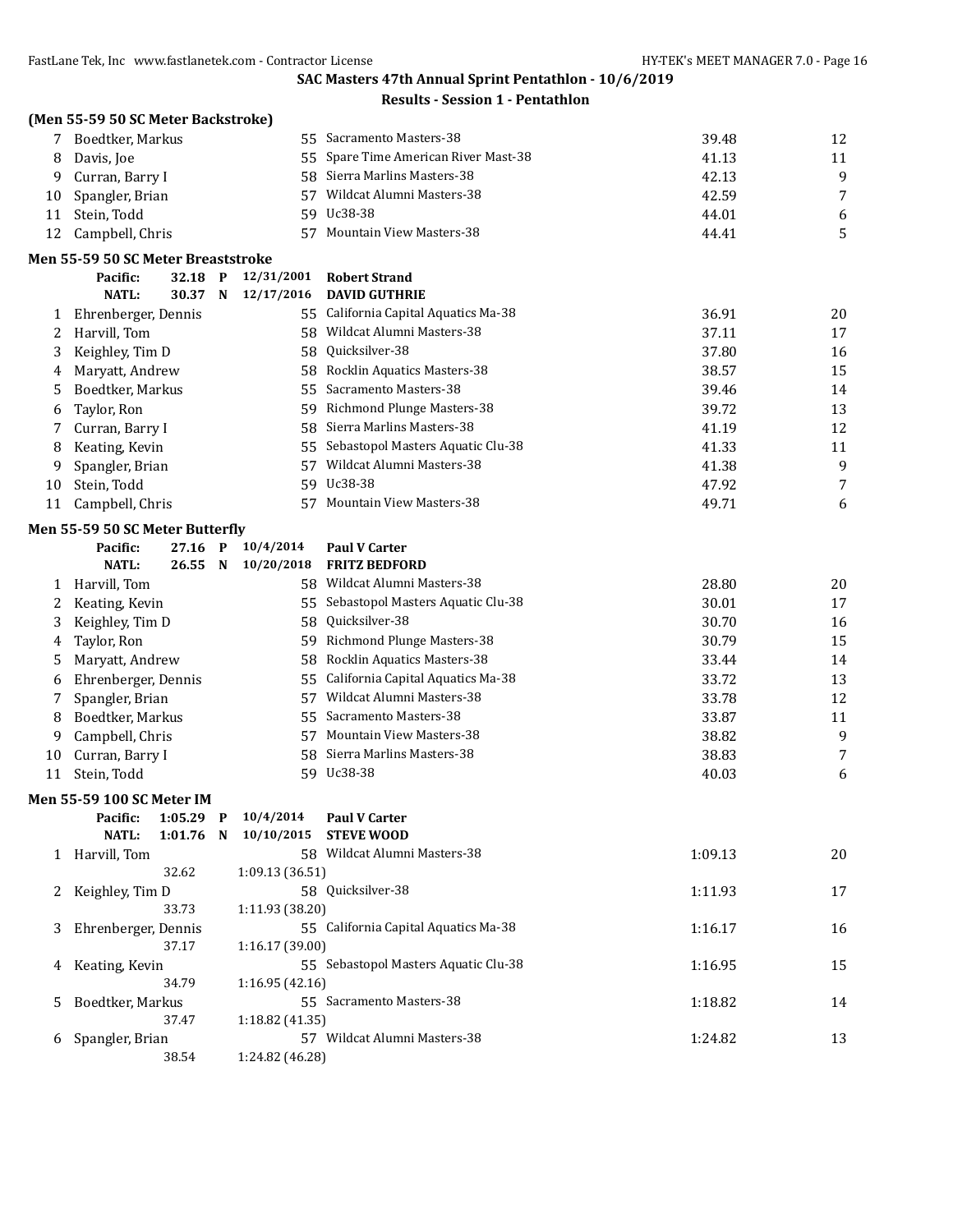|       | (Men 55-59 100 SC Meter IM)        |         |             |                                      |                                      |         |    |
|-------|------------------------------------|---------|-------------|--------------------------------------|--------------------------------------|---------|----|
|       | 7 Curran, Barry I                  |         |             |                                      | 58 Sierra Marlins Masters-38         | 1:25.63 | 12 |
|       |                                    | 41.37   |             | 1:25.63 (44.26)                      |                                      |         |    |
| 8     | Campbell, Chris                    |         |             |                                      | 57 Mountain View Masters-38          | 1:34.60 | 11 |
|       |                                    | 45.52   |             | 1:34.60 (49.08)                      |                                      |         |    |
| $---$ | Stein, Todd                        |         |             |                                      | 59 Uc38-38                           | DQ      |    |
|       |                                    | 44.85   |             | DQ (53.34)                           |                                      |         |    |
|       | Men 60-64 50 SC Meter Freestyle    |         |             |                                      |                                      |         |    |
|       | Pacific:                           | 26.56   | $\mathbf P$ | 10/9/2016                            | <b>Loren Druz</b>                    |         |    |
|       | <b>NATL:</b>                       | 24.90   | N           | 12/3/2006                            | <b>RICHARD ABRAHAMS</b>              |         |    |
| 1     | Cutting, Steve                     |         |             |                                      | 62 Manatee Aquatic Masters Inc-38    | 28.62   | 20 |
| 2     | Hagen, Richard                     |         |             |                                      | 60 Sierra Marlins Masters-38         | 29.89   | 17 |
| 3     | Cottingham, John                   |         |             | 60                                   | Los Gatos Swim And Racquet Clu-38    | 30.00   | 16 |
| 4     | Davis, Richard                     |         |             |                                      | 64 Sierra Marlins Masters-38         | 32.44   | 15 |
| 5     | Nisson, Robert                     |         |             |                                      | 61 Sierra Marlins Masters-38         | 34.23   | 14 |
| 6     | Pinto, Harlan                      |         |             | 62                                   | Menlo Masters-38                     | 35.99   | 13 |
| 7     | Pluemer, Andreas                   |         |             | 61 Stanford Masters Swimming-38      | 41.99                                | 12      |    |
|       | Men 60-64 50 SC Meter Backstroke   |         |             |                                      |                                      |         |    |
|       | Pacific:                           | 31.59 P |             | 12/31/2010                           | <b>Hugh Wilder</b>                   |         |    |
|       | <b>NATL:</b>                       | 29.64 N |             | 3/29/2014                            | PHILIPP DJANG                        |         |    |
| 1     | Cutting, Steve                     |         |             |                                      | 62 Manatee Aquatic Masters Inc-38    | 33.48   | 20 |
| 2     | Nisson, Robert                     |         |             |                                      | 61 Sierra Marlins Masters-38         | 39.35   | 17 |
| 3     | Cottingham, John                   |         |             | 60 Los Gatos Swim And Racquet Clu-38 | 40.27                                | 16      |    |
| 4     | Davis, Richard                     |         |             | 64 Sierra Marlins Masters-38         | 42.57                                | 15      |    |
| 5     | Pinto, Harlan                      |         |             |                                      | 62 Menlo Masters-38                  | 46.08   | 14 |
| 6     | Byler, James                       |         |             |                                      | 64 Piranhas Aquatic Club-38          | 48.11   | 13 |
| 7     | Pluemer, Andreas                   |         |             | 61                                   | <b>Stanford Masters Swimming-38</b>  | 51.33   | 12 |
|       | Men 60-64 50 SC Meter Breaststroke |         |             |                                      |                                      |         |    |
|       | Pacific:                           | 32.31 P |             | 12/31/2009                           | <b>Robert Strand</b>                 |         |    |
|       | <b>NATL:</b>                       | 31.51 N |             | 11/21/2015                           | <b>RICK COLELLA</b>                  |         |    |
| 1     | Cutting, Steve                     |         |             |                                      | 62 Manatee Aquatic Masters Inc-38    | 39.24   | 20 |
| 2     | Pinto, Harlan                      |         |             |                                      | 62 Menlo Masters-38                  | 40.49   | 17 |
| 3     | Cottingham, John                   |         |             |                                      | 60 Los Gatos Swim And Racquet Clu-38 | 42.11   | 16 |
| 4     | Nisson, Robert                     |         |             |                                      | 61 Sierra Marlins Masters-38         | 42.18   | 15 |
| 5     | Byler, James                       |         |             |                                      | 64 Piranhas Aquatic Club-38          | 46.02   | 14 |
| 6     | Davis, Richard                     |         |             |                                      | 64 Sierra Marlins Masters-38         | 49.49   | 13 |
|       | Pluemer, Andreas                   |         |             |                                      | 61 Stanford Masters Swimming-38      | 50.82   | 12 |
|       | Men 60-64 50 SC Meter Butterfly    |         |             |                                      |                                      |         |    |
|       | Pacific:                           | 30.08 P |             | 10/10/2009                           | <b>Thomas H Knopf</b>                |         |    |
|       | <b>NATL:</b>                       | 27.40   | N           | 5/25/2019                            | <b>BRUCE KONE</b>                    |         |    |
| 1     | Cutting, Steve                     |         |             |                                      | 62 Manatee Aquatic Masters Inc-38    | 31.82   | 20 |
| 2     | Cottingham, John                   |         |             |                                      | 60 Los Gatos Swim And Racquet Clu-38 | 34.10   | 17 |
| 3     | Hagen, Richard                     |         |             | 60                                   | Sierra Marlins Masters-38            | 34.44   | 16 |
| 4     | Nisson, Robert                     |         |             | 61                                   | Sierra Marlins Masters-38            | 37.22   | 15 |
| 5     | Pinto, Harlan                      |         |             | 62                                   | Menlo Masters-38                     | 39.83   | 14 |
| 6     | Davis, Richard                     |         |             |                                      | 64 Sierra Marlins Masters-38         | 43.13   | 13 |
| 7     | Pluemer, Andreas                   |         |             | 61 Stanford Masters Swimming-38      | 52.32                                | 12      |    |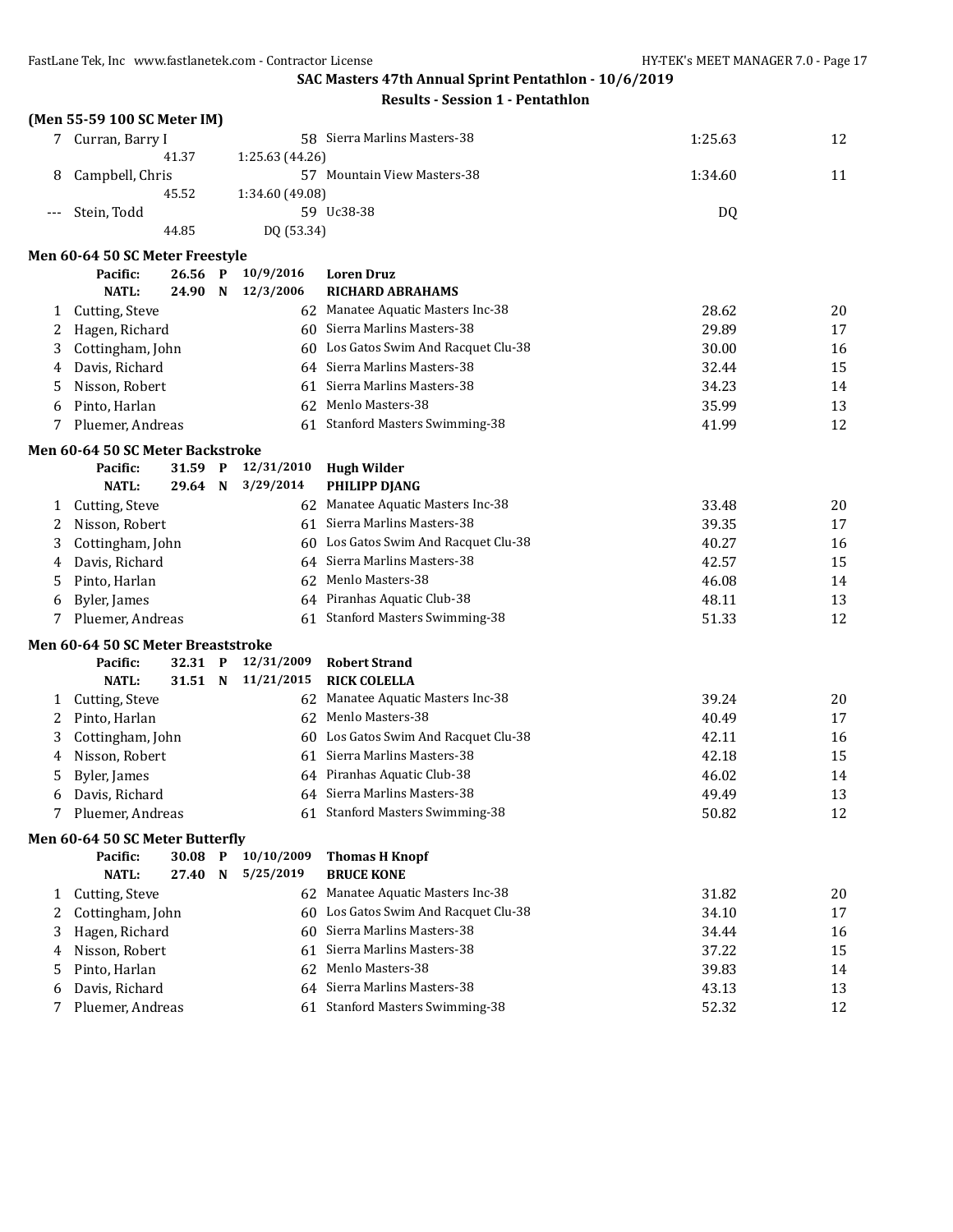| <b>Results - Session 1 - Pentathlon</b> |  |
|-----------------------------------------|--|
|-----------------------------------------|--|

|    | Men 60-64 100 SC Meter IM          |         |             |                    |                                      |         |    |
|----|------------------------------------|---------|-------------|--------------------|--------------------------------------|---------|----|
|    | Pacific:                           | 1:07.98 | $\mathbf P$ | 12/31/2009         | <b>Robert Strand</b>                 |         |    |
|    | <b>NATL:</b>                       | 1:04.23 | N           | 3/21/2015          | <b>RICK COLELLA</b>                  |         |    |
|    | 1 Cutting, Steve                   |         |             |                    | 62 Manatee Aquatic Masters Inc-38    | 1:12.93 | 20 |
|    |                                    | 33.80   |             | 1:12.93 (39.13)    |                                      |         |    |
| 2  | Hagen, Richard                     |         |             |                    | 60 Sierra Marlins Masters-38         | 1:18.64 | 17 |
|    |                                    | 36.63   |             | 1:18.64(42.01)     |                                      |         |    |
| 3  | Cottingham, John                   |         |             |                    | 60 Los Gatos Swim And Racquet Clu-38 | 1:21.87 | 16 |
|    |                                    | 37.74   |             | 1:21.87 (44.13)    |                                      |         |    |
| 4  | Nisson, Robert                     |         |             |                    | 61 Sierra Marlins Masters-38         | 1:27.96 | 15 |
|    |                                    | 40.67   |             | 1:27.96 (47.29)    |                                      |         |    |
| 5  | Pinto, Harlan                      |         |             |                    | 62 Menlo Masters-38                  | 1:31.70 | 14 |
|    |                                    | 44.46   |             | 1:31.70 (47.24)    |                                      |         |    |
| 6  | Davis, Richard                     |         |             |                    | 64 Sierra Marlins Masters-38         | 1:32.73 | 13 |
|    |                                    | 42.92   |             | 1:32.73 (49.81)    |                                      |         |    |
| 7  | Pluemer, Andreas                   |         |             |                    | 61 Stanford Masters Swimming-38      | 1:52.42 | 12 |
|    |                                    | 54.47   |             | 1:52.42 (57.95)    |                                      |         |    |
|    | Men 65-69 50 SC Meter Freestyle    |         |             |                    |                                      |         |    |
|    | Pacific:                           |         |             | 26.85 P 9/18/2016  | <b>Tate Holt</b>                     |         |    |
|    | <b>NATL:</b>                       | 25.42 N |             | 3/3/2018           | <b>DOUG MARTIN</b>                   |         |    |
| 1  | Ottersen, Craig                    |         |             |                    | 67 Sacramento Masters-38             | 29.66   | 20 |
| 2  | McCullough, John R                 |         |             |                    | 65 Uc38-38                           | 32.06   | 17 |
| 3  | Shevlin, Jeffrey L                 |         |             |                    | 65 Sacramento Masters-38             | 34.56   | 16 |
| 4  | Johanson, Jeff                     |         |             | 65                 | Tuolumne County Aquatic Master-38    | 37.76   | 15 |
| 5. | Kaiser, Steven                     |         |             |                    | 67 Sacramento Masters-38             | 46.94   | 14 |
|    | Men 65-69 50 SC Meter Backstroke   |         |             |                    |                                      |         |    |
|    | Pacific:                           |         |             | 30.34 P 12/31/2012 | <b>Hugh Wilder</b>                   |         |    |
|    | <b>NATL:</b>                       |         |             | 30.34 N 12/2/2012  | <b>HUGH WILDER</b>                   |         |    |
| 1  | Ottersen, Craig                    |         |             |                    | 67 Sacramento Masters-38             | 38.64   | 20 |
| 2  | Johanson, Jeff                     |         |             |                    | 65 Tuolumne County Aquatic Master-38 | 41.11   | 17 |
| 3  | McCullough, John R                 |         |             |                    | 65 Uc38-38                           | 41.68   | 16 |
| 4  | Shevlin, Jeffrey L                 |         |             |                    | 65 Sacramento Masters-38             | 44.66   | 15 |
| 5  | Kaiser, Steven                     |         |             |                    | 67 Sacramento Masters-38             | 52.37   | 14 |
|    | Men 65-69 50 SC Meter Breaststroke |         |             |                    |                                      |         |    |
|    | Pacific:                           | 34.92 P |             | 10/18/2009         | David R Gildea                       |         |    |
|    | <b>NATL:</b>                       |         |             | 32.50 N 11/20/2016 | <b>RICK COLELLA</b>                  |         |    |
|    | 1 Ottersen, Craig                  |         |             |                    | 67 Sacramento Masters-38             | 37.21   | 20 |
| 2  | Johanson, Jeff                     |         |             |                    | 65 Tuolumne County Aquatic Master-38 | 42.51   | 17 |
| 3  | Shevlin, Jeffrey L                 |         |             |                    | 65 Sacramento Masters-38             | 43.64   | 16 |
| 4  | McCullough, John R                 |         |             |                    | 65 Uc38-38                           | 52.15   | 15 |
| 5  | Kaiser, Steven                     |         |             |                    | 67 Sacramento Masters-38             | 57.87   | 14 |
|    | Men 65-69 50 SC Meter Butterfly    |         |             |                    |                                      |         |    |
|    | Pacific:                           | 30.66   | P           | 12/31/2012         | <b>Hugh Wilder</b>                   |         |    |
|    | <b>NATL:</b>                       | 28.65   | N           | 3/3/2018           | <b>DOUG MARTIN</b>                   |         |    |
| 1  | Ottersen, Craig                    |         |             |                    | 67 Sacramento Masters-38             | 32.94   | 20 |
| 2  | McCullough, John R                 |         |             | 65                 | Uc38-38                              | 37.45   | 17 |
| 3  | Johanson, Jeff                     |         |             | 65                 | Tuolumne County Aquatic Master-38    | 39.30   | 16 |
| 4  | Shevlin, Jeffrey L                 |         |             | 65                 | Sacramento Masters-38                | 39.41   | 15 |
| 5  | Kaiser, Steven                     |         |             |                    | 67 Sacramento Masters-38             | 55.44   | 14 |
|    |                                    |         |             |                    |                                      |         |    |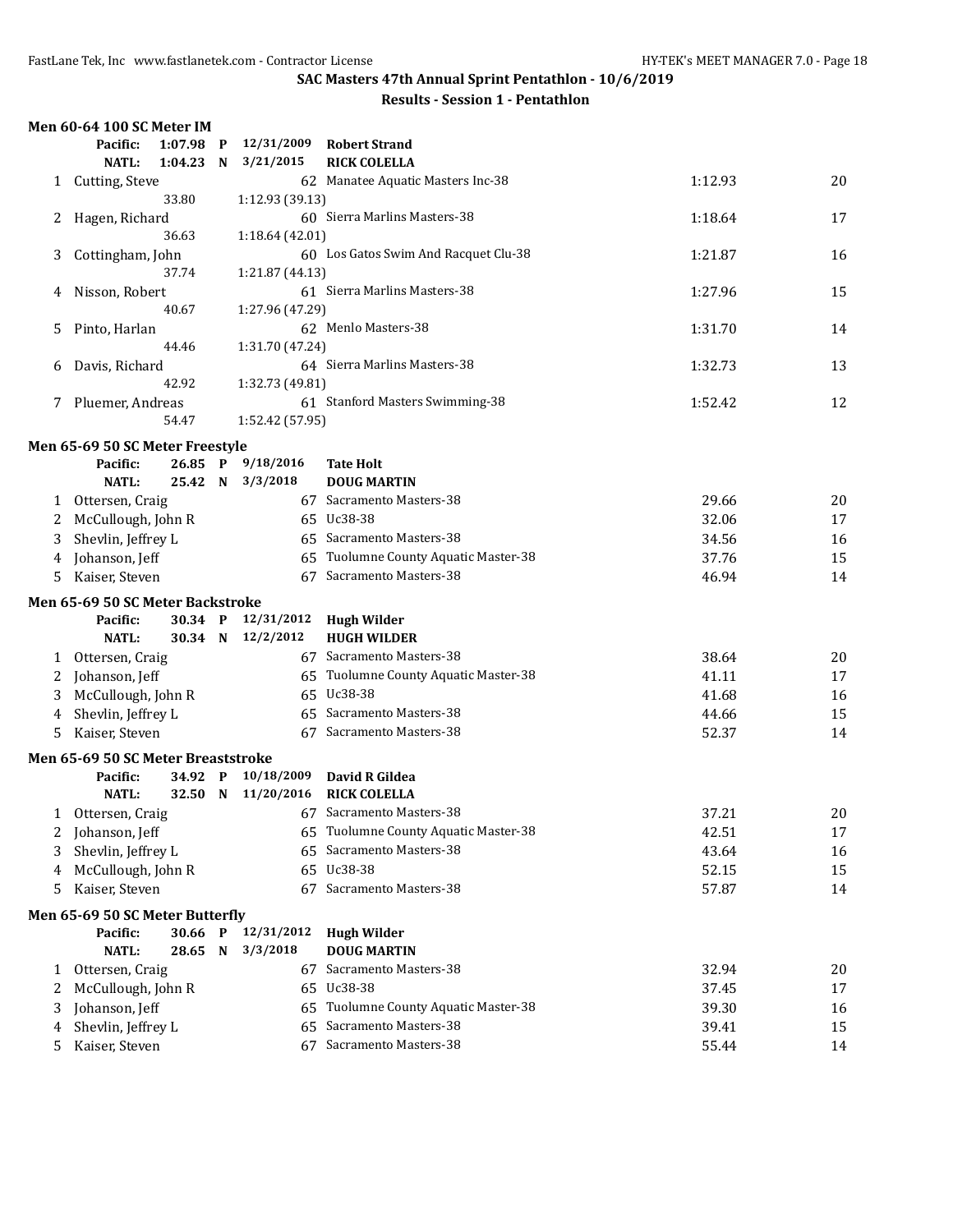|       | Men 65-69 100 SC Meter IM          |             |                 |                    |                                      |         |    |
|-------|------------------------------------|-------------|-----------------|--------------------|--------------------------------------|---------|----|
|       | Pacific:                           | $1:10.67$ P |                 | 12/31/2008         | <b>Richard Burns</b>                 |         |    |
|       | <b>NATL:</b>                       | 1:05.43     | N               | 11/19/2016         | <b>RICK COLELLA</b>                  |         |    |
| 1     | Ottersen, Craig                    |             |                 |                    | 67 Sacramento Masters-38             | 1:17.10 | 20 |
|       |                                    | 37.05       |                 | 1:17.10(40.05)     |                                      |         |    |
| 2     | Johanson, Jeff                     |             |                 |                    | 65 Tuolumne County Aquatic Master-38 | 1:28.60 | 17 |
| 40.89 |                                    |             | 1:28.60 (47.71) |                    |                                      |         |    |
| 3     | Shevlin, Jeffrey L                 |             |                 |                    | 65 Sacramento Masters-38             | 1:30.47 | 16 |
|       |                                    | 43.12       |                 | 1:30.47 (47.35)    |                                      |         |    |
| 4     | McCullough, John R                 |             |                 |                    | 65 Uc38-38                           | 1:36.61 | 15 |
|       |                                    | 40.70       |                 | 1:36.61 (55.91)    |                                      |         |    |
| 5     | Kaiser, Steven                     |             |                 |                    | 67 Sacramento Masters-38             | 1:58.67 | 14 |
|       |                                    | 56.81       |                 | 1:58.67 (1:01.86)  |                                      |         |    |
|       | Men 70-74 50 SC Meter Freestyle    |             |                 |                    |                                      |         |    |
|       | Pacific:                           |             |                 | 28.54 P 12/2/2017  | <b>Andrew M McPherso</b>             |         |    |
|       | <b>NATL:</b>                       |             |                 |                    | 26.88 N 10/10/2015 RICHARD ABRAHAMS  |         |    |
| 1     | Bernard, Alan                      |             |                 |                    | 70 Tamalpais Aquatic Masters-38      | 30.40   | 20 |
| 2     | Garibaldi, Michael                 |             |                 |                    | 73 Dolphin Club-38                   | 36.28   | 17 |
| 3     | Rust, David                        |             |                 |                    | 73 Santa Rosa Masters-38             | 43.81   | 16 |
|       | Men 70-74 50 SC Meter Backstroke   |             |                 |                    |                                      |         |    |
|       | Pacific:                           |             |                 | 33.51 P 12/6/2013  | <b>Richard Burns</b>                 |         |    |
|       | <b>NATL:</b>                       |             |                 | 33.09 N 12/3/2017  | <b>HUGH WILDER</b>                   |         |    |
|       | 1 Bernard, Alan                    |             |                 |                    | 70 Tamalpais Aquatic Masters-38      | 37.74   | 20 |
| 2     | Garibaldi, Michael                 |             |                 |                    | 73 Dolphin Club-38                   | 44.74   | 17 |
| 3     | Powers, Robert                     |             |                 |                    | 74 Uc38-38                           | 51.96   | 16 |
| 4     | Rust, David                        |             |                 |                    | 73 Santa Rosa Masters-38             | 55.74   | 15 |
|       | Men 70-74 50 SC Meter Breaststroke |             |                 |                    |                                      |         |    |
|       | Pacific:                           |             |                 | 36.16 P 8/24/2013  | David R Gildea                       |         |    |
|       | <b>NATL:</b>                       | 35.97 N     |                 | 3/6/2016           | <b>ROBERT STRAND</b>                 |         |    |
| 1     | Bernard, Alan                      |             |                 |                    | 70 Tamalpais Aquatic Masters-38      | 41.64   | 20 |
| 2     | Rust, David                        |             |                 |                    | 73 Santa Rosa Masters-38             | 55.13   | 17 |
| 3     | Garibaldi, Michael                 |             |                 |                    | 73 Dolphin Club-38                   | 1:00.38 | 16 |
|       | Men 70-74 50 SC Meter Butterfly    |             |                 |                    |                                      |         |    |
|       | Pacific:                           |             |                 | 31.13 P 12/2/2017  | <b>Andrew M McPherso</b>             |         |    |
|       | <b>NATL:</b>                       |             |                 | 29.52 N 10/11/2015 | <b>RICHARD ABRAHAMS</b>              |         |    |
|       | 1 Bernard, Alan                    |             |                 |                    | 70 Tamalpais Aquatic Masters-38      | 33.68   | 20 |
|       | 2 Garibaldi, Michael               |             |                 |                    | 73 Dolphin Club-38                   | 43.76   | 17 |
|       | Rust, David                        |             |                 |                    | 73 Santa Rosa Masters-38             | 56.14   | 16 |
|       | Men 70-74 100 SC Meter IM          |             |                 |                    |                                      |         |    |
|       | Pacific:                           | $1:14.40$ P |                 | 10/6/2013          | <b>Richard Burns</b>                 |         |    |
|       | <b>NATL:</b>                       | 1:12.74 N   |                 | 5/25/2019          | <b>STEVEN HECK</b>                   |         |    |
|       | 1 Bernard, Alan                    |             |                 |                    | 70 Tamalpais Aquatic Masters-38      | 1:20.46 | 20 |
|       |                                    | 37.60       |                 | 1:20.46 (42.86)    |                                      |         |    |
| 2     | Garibaldi, Michael                 |             |                 |                    | 73 Dolphin Club-38                   | 1:45.93 | 17 |
|       |                                    | 46.31       |                 | 1:45.93 (59.62)    |                                      |         |    |
| 3     | Rust, David                        |             |                 |                    | 73 Santa Rosa Masters-38             | 1:54.34 | 16 |
|       |                                    | 54.96       |                 | 1:54.34 (59.38)    |                                      |         |    |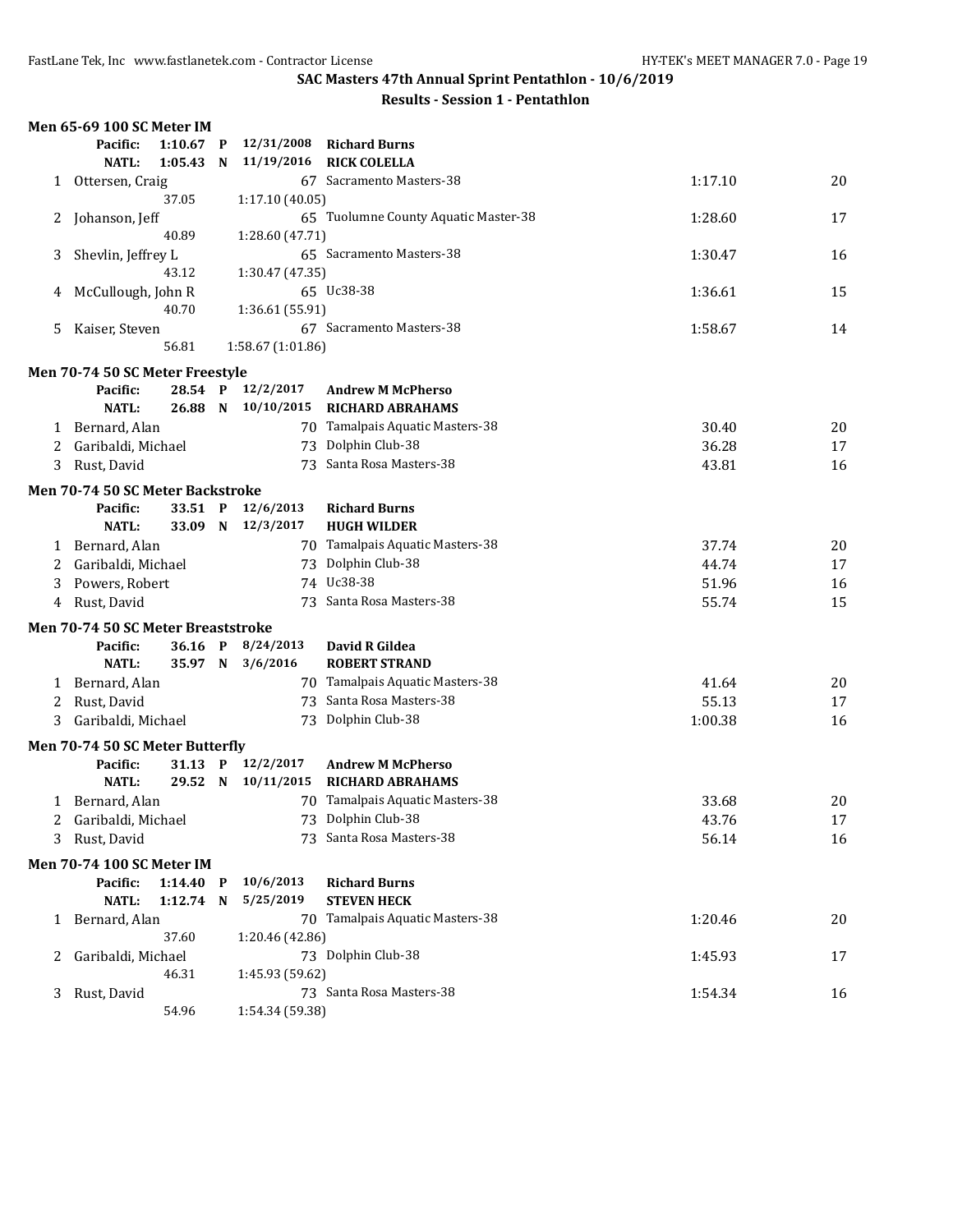FastLane Tek, Inc www.fastlanetek.com - Contractor License HY-TEK's MEET MANAGER 7.0 - Page 20

**SAC Masters 47th Annual Sprint Pentathlon - 10/6/2019**

|              | Men 75-79 50 SC Meter Freestyle       |             |                                         |                                             |                                                  |                           |    |
|--------------|---------------------------------------|-------------|-----------------------------------------|---------------------------------------------|--------------------------------------------------|---------------------------|----|
|              | Pacific:                              | 30.53 P     | 10/14/2018                              | <b>Richard Burns</b>                        |                                                  |                           |    |
|              | <b>NATL:</b>                          | 29.90 N     | 12/3/2016                               | <b>MIKE FRESHLEY</b>                        |                                                  |                           |    |
|              | 1 Burns, Richard                      |             |                                         | 76 Tamalpais Aquatic Masters-38             |                                                  | 30.99                     | 20 |
|              | Men 75-79 50 SC Meter Backstroke      |             |                                         |                                             |                                                  |                           |    |
|              | Pacific:                              | 33.87 P     | 12/2/2018                               | <b>Richard Burns</b>                        |                                                  |                           |    |
|              | <b>NATL:</b>                          | 33.87 N     | 12/2/2018                               | <b>RICHARD BURNS</b>                        |                                                  |                           |    |
|              | 1 Burns, Richard                      |             |                                         | 76 Tamalpais Aquatic Masters-38             |                                                  | 36.24                     | 20 |
|              | Men 75-79 50 SC Meter Breaststroke    |             |                                         |                                             |                                                  |                           |    |
|              | Pacific:                              | 40.65 P     | 10/13/2018                              | David R Gildea                              |                                                  |                           |    |
|              | <b>NATL:</b>                          | 38.35 N     | 7/24/2016                               | <b>MIKE FRESHLEY</b>                        |                                                  |                           |    |
|              | 1 Burns, Richard                      |             |                                         | 76 Tamalpais Aquatic Masters-38             |                                                  | 43.77                     | 20 |
|              | Men 75-79 50 SC Meter Butterfly       |             |                                         |                                             |                                                  |                           |    |
|              | Pacific:                              | 32.41 P     | 12/1/2018                               | <b>Richard Burns</b>                        |                                                  |                           |    |
|              | <b>NATL:</b>                          | 32.41 N     | 12/1/2018                               | <b>RICHARD BURNS</b>                        |                                                  |                           |    |
|              | 1 Burns, Richard                      |             |                                         | 76 Tamalpais Aquatic Masters-38             |                                                  | 33.74                     | 20 |
|              | <b>Men 75-79 100 SC Meter IM</b>      |             |                                         |                                             |                                                  |                           |    |
|              | Pacific:                              | $1:17.89$ P | 12/2/2018                               | <b>Richard Burns</b>                        |                                                  |                           |    |
|              | <b>NATL:</b>                          | $1:17.58$ N | 7/23/2016                               | <b>MIKE FRESHLEY</b>                        |                                                  |                           |    |
|              | 1 Burns, Richard                      |             |                                         | 76 Tamalpais Aquatic Masters-38             |                                                  | 1:19.66                   | 20 |
|              |                                       | 36.21       | 1:19.66 (43.45)                         |                                             |                                                  |                           |    |
|              |                                       |             | Women 120-159 200 SC Meter Medley Relay |                                             |                                                  |                           |    |
|              | Pacific:                              | $2:03.95$ P | 12/31/2009                              | <b>TOC</b>                                  |                                                  |                           |    |
|              |                                       |             |                                         | S Guzman, K Lyons, M Gill, L Welting        |                                                  |                           |    |
|              | <b>NATL:</b>                          |             | 2:04.31 N 12/13/2009                    | <b>RED TIDE OF NYC</b>                      |                                                  |                           |    |
|              |                                       |             |                                         |                                             | K GARY, T SHPAIZER, F WILLEBOORDSE, S WAGER      |                           |    |
| $\mathbf{1}$ | California Gold Masters-38            |             |                                         | A                                           |                                                  | 2:32.19                   | 40 |
|              | 1) Weltzin, Brooke W32                |             |                                         | 2) Taga, Kathi W57                          | 3) Macabales, Dana W28                           | 4) Ballenger, Marie A W33 |    |
|              |                                       | 41.45       | 1:32.20 (50.75)                         | 2:04.32 (32.12)                             | 2:32.19 (27.87)                                  |                           |    |
|              |                                       |             | Women 160-199 200 SC Meter Medley Relay |                                             |                                                  |                           |    |
|              | Pacific:                              | $2:04.87$ P | 10/2/2011                               | <b>MPM</b>                                  |                                                  |                           |    |
|              |                                       |             |                                         |                                             | CP Pinkston, J Mothersill, K Thorp, E Sutherland |                           |    |
|              | <b>NATL:</b>                          | $2:06.09$ N | 10/5/2003                               | <b>SAN DIEGO SWIM MASTERS</b>               |                                                  |                           |    |
|              |                                       |             |                                         |                                             | K PIPES-NEILSEN, C KRATTLI, J COOVER, V DAVIDSON |                           |    |
| 1            | Sacramento Masters-38                 |             |                                         | A                                           |                                                  | 2:38.80                   | 40 |
|              | 1) Ross, Naome E W35                  |             |                                         | 2) Lo, Yvonne F W48                         | 3) Curtis, Stephanie S W37                       | 4) Pogue, Michelle W56    |    |
|              |                                       |             | 1:23.87()                               | 1:58.03 (34.16)                             | 2:38.80 (40.77)                                  |                           |    |
|              | Men 120-159 200 SC Meter Medley Relay |             |                                         |                                             |                                                  |                           |    |
|              | Pacific:                              | 1:45.06 P   | 12/31/2009                              | <b>TOC</b>                                  |                                                  |                           |    |
|              |                                       |             |                                         | L Wanie, G Marshall, T Holsman, S Greenwood |                                                  |                           |    |
|              | <b>NATL:</b>                          | 1:45.01 N   | 4/16/1994                               | <b>BAYLOR / LONE STAR</b>                   |                                                  |                           |    |
|              |                                       |             |                                         |                                             | J YARID, G RHODENBAUGH, B PATTEN, M RHODENBAUGH  |                           |    |
|              | 1 Sacramento Masters-38               |             |                                         | A                                           |                                                  | 2:17.92                   | 40 |
|              | 1) Fieiwald, Andrew M27               |             |                                         | 2) Boedtker, Markus M55                     | 3) Freiwald, Owen M20                            | 4) Bautista, Jair M27     |    |
|              |                                       | 35.37       | 1:13.97 (38.60)                         | 1:45.67 (31.70)                             | 2:17.92 (32.25)                                  |                           |    |